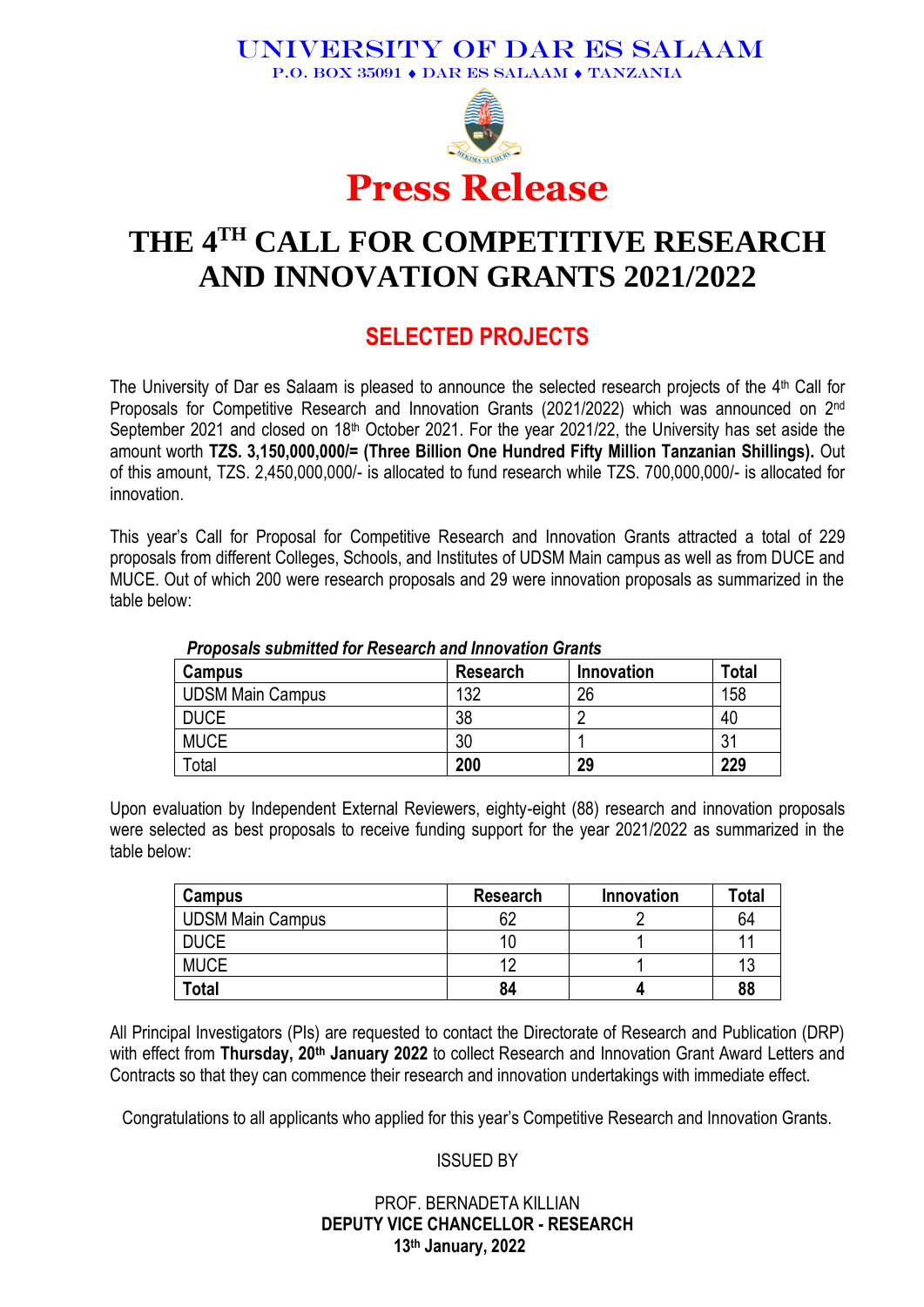#### **SELECTED PROPOSALS**

**TABLE A: LIST OF SELECTED PROPOSALS FOR THE AWARD OF THE 4TH UDSM RESEARCH AND INNOVATION GRANT 2021/22 FOR MWALIMU JULIUS NYERERE MAIN CAMPUS**

| (i)            | <b>INNOVATION PROPOSALS</b>                                                                                   |                                                                                                                                                                                                                                                                                                        |                                        |                                                                                                     |                                              |                     |
|----------------|---------------------------------------------------------------------------------------------------------------|--------------------------------------------------------------------------------------------------------------------------------------------------------------------------------------------------------------------------------------------------------------------------------------------------------|----------------------------------------|-----------------------------------------------------------------------------------------------------|----------------------------------------------|---------------------|
| S/N            | <b>Proposal Title</b>                                                                                         | <b>Members</b>                                                                                                                                                                                                                                                                                         | <b>Hosting</b><br><b>Academic Unit</b> | <b>Cluster</b>                                                                                      | <b>Grant Category</b>                        | <b>Budget (TZS)</b> |
|                | Cost-free Campus Network for Online e-<br>Services via Free and Open-Source Web<br><b>Conferencing System</b> | Fatuma Simba (PI)<br>1. Ally Tahir Bitebo<br>2. Angelina Zachary Misso<br>3. Diana Severine Rwegasira<br>4. Eva Shayo<br>5. Jackson John Justo<br>6. Moses Ismail Mchome<br>7. Mussa Muhidini Kissaka<br>8. Joel S Mtebe<br>9. Josephine Kalekwa Stephen<br>10. Godwin Mruma<br>11. Emanuel Frank Elia | ColCT                                  | <b>Cluster 1: Science,</b><br>Technology and Innovation<br>(STI), ICT and Industrial<br>Development | Innovation and<br>Commercialization<br>Grant | 138,067,008         |
| $\overline{2}$ | <b>Commercialization of Bamboo Wine Produced</b><br>Locally from Bamboo Beverage in Tanzania                  | Lilian Kaale (PI)<br>. Esther K Ishengoma<br>2. Esther H.J Lugwisha<br>3. Roman M. Fortunatus<br>4. Christian Brayson                                                                                                                                                                                  | CoAF                                   | <b>Cluster 1: Science,</b><br>Technology and Innovation<br>(STI), ICT and Industrial<br>Development | Innovation and<br>Commercialization<br>Grant | 299,929,984         |

#### **ii) RESEARCH PROPOSALS**

| S/N | <b>Proposal Title</b>                                                                                                                                                  | <b>Members</b>                                                                                                                                          | <b>Hosting</b><br><b>Academic Unit</b> | <b>Cluster</b>                                                                               | <b>Grant Category</b>                      | <b>Budget (TZS)</b> |
|-----|------------------------------------------------------------------------------------------------------------------------------------------------------------------------|---------------------------------------------------------------------------------------------------------------------------------------------------------|----------------------------------------|----------------------------------------------------------------------------------------------|--------------------------------------------|---------------------|
|     | Manufacturing and Commercialization of<br>Inexpensive Assistive Technology Tools and<br>E-Learning User Interfaces for Students with<br>Hearing Impairment in Tanzania | Isack Bulugu (PI)<br>. Angelina Zachary Misso<br>2. Baraka Jacob Maiseli<br>3. Omari Khalifa Mbura<br>4. Sarah Ezekiel Kisanga<br>5. Jamal Firmat Banzi | ColCT                                  | Cluster 1: Science,<br>Technology and Innovation<br>(STI), ICT and Industrial<br>Development | Multidisciplinary<br><b>Research Grant</b> | 30,000,000          |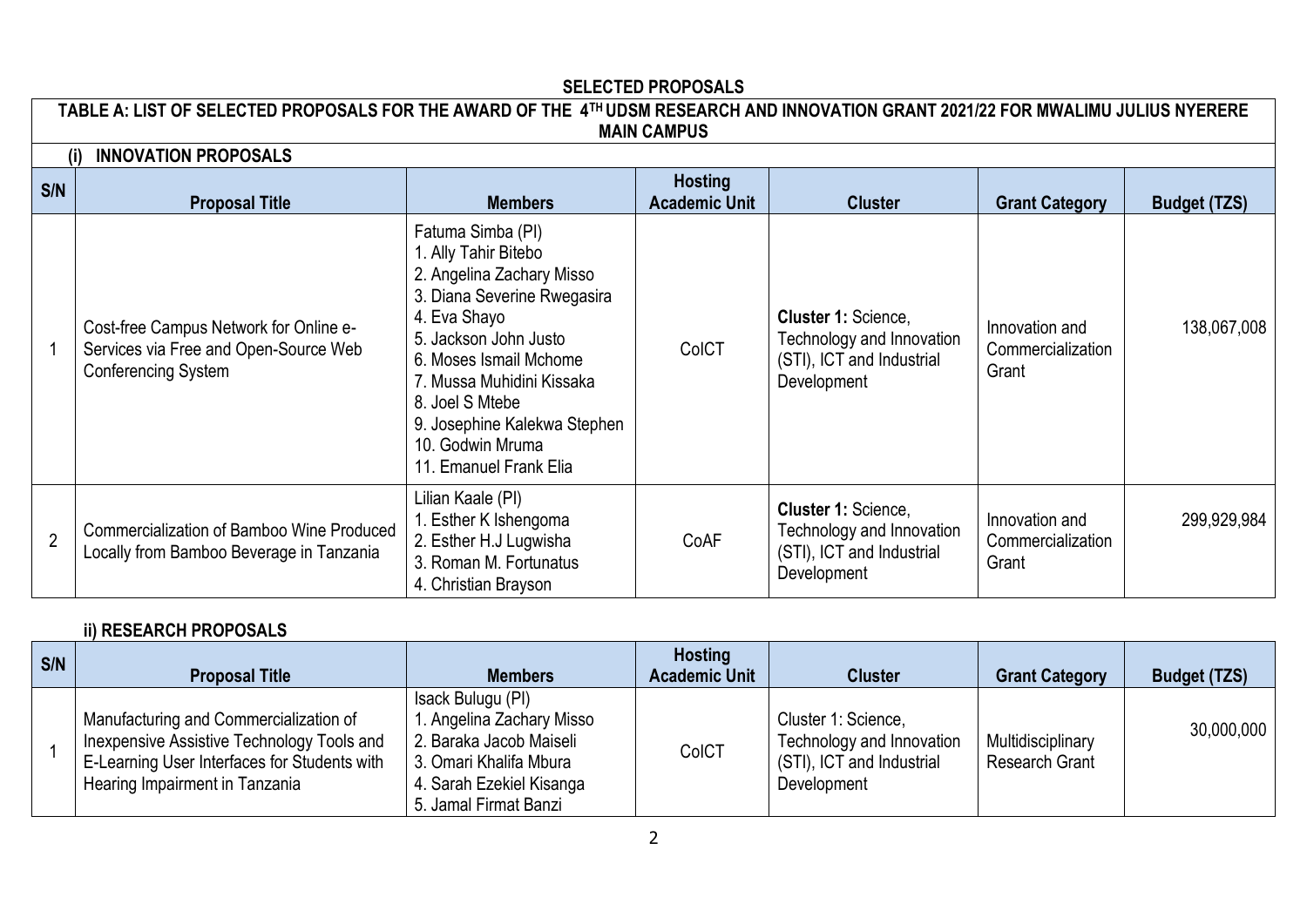| $\overline{2}$ | Design, Fabrication and Commissioning of a<br>Pilot Plant for Production of Pure Ethanol by<br><b>Azeotropic Distillation</b>                                                                               | Samwel Manyele (PI)<br>1. Justin Mugisa Jeremiah<br>2. Mahir Mohamed Said<br>3. Neema Bernad Mjami<br>4. Neema Msuya                                                           | CoET        | Cluster 1: Science,<br>Technology and Innovation<br>(STI), ICT and Industrial<br>Development | Multidisciplinary<br><b>Research Grant</b> | 30,000,000 |
|----------------|-------------------------------------------------------------------------------------------------------------------------------------------------------------------------------------------------------------|--------------------------------------------------------------------------------------------------------------------------------------------------------------------------------|-------------|----------------------------------------------------------------------------------------------|--------------------------------------------|------------|
| 3              | Upscaling and commercialization of prototype<br>for delivery of sexual and reproductive health<br>products and services Towards good health<br>and wellbeing of students in higher learning<br>institutions | Kwame Ibwe (PI)<br>1. Baraka Jacob Maiseli<br>2. Mercy Ellyns Mbise<br>3. James Magoma (MD)<br>4. Mr Silvanus Adolph<br>5. Mr lan Kisanga<br>6. Doreen Salim                   | ColCT       | Cluster 1: Science,<br>Technology and Innovation<br>(STI), ICT and Industrial<br>Development | Multidisciplinary<br><b>Research Grant</b> | 20,000,000 |
| $\overline{4}$ | Development of highly efficient CZTSe based<br>solar cells: a quest to mitigate global warming.                                                                                                             | Lwitiko Mwakyusa (PI)<br>1. E Rwenyagila<br>2. Margaret Emmanuel Samiji<br>3. Nathanael Rainald Komba<br>4. Nuru Ramadhani Mlyuka<br>5. Talam Enock Kibona<br>6. Hezekiah Sawa | CoNAS       | Cluster 1: Science,<br>Technology and Innovation<br>(STI), ICT and Industrial<br>Development | Multidisciplinary<br><b>Research Grant</b> | 29,600,000 |
| 5              | A Study of Software Cost Estimation<br>Techniques for Software Startup Companies<br>in Tanzania                                                                                                             | Salome Maro (PI)<br>1. Amani Mdewa Nthangu<br>2. Leonard Peter<br>3. Joel S Mtebe                                                                                              | ColCT       | Cluster 1: Science,<br>Technology and Innovation<br>(STI), ICT and Industrial<br>Development | Multidisciplinary<br><b>Research Grant</b> | 19,719,500 |
| 6              | Investigation of Groundwater Inundation in the<br>Central Regional Bus Stand Construction Site<br>in Moshi Town and Proposing Short-term and<br>Long-term Interventions.                                    | William Mremi (PI)<br>1. Edista Alex Abdallah<br>2. Remigius Lucius Gama                                                                                                       | <b>SoMG</b> | Cluster 1: Science,<br>Technology and Innovation<br>(STI), ICT and Industrial<br>Development | Multidisciplinary<br><b>Research Grant</b> | 30,000,000 |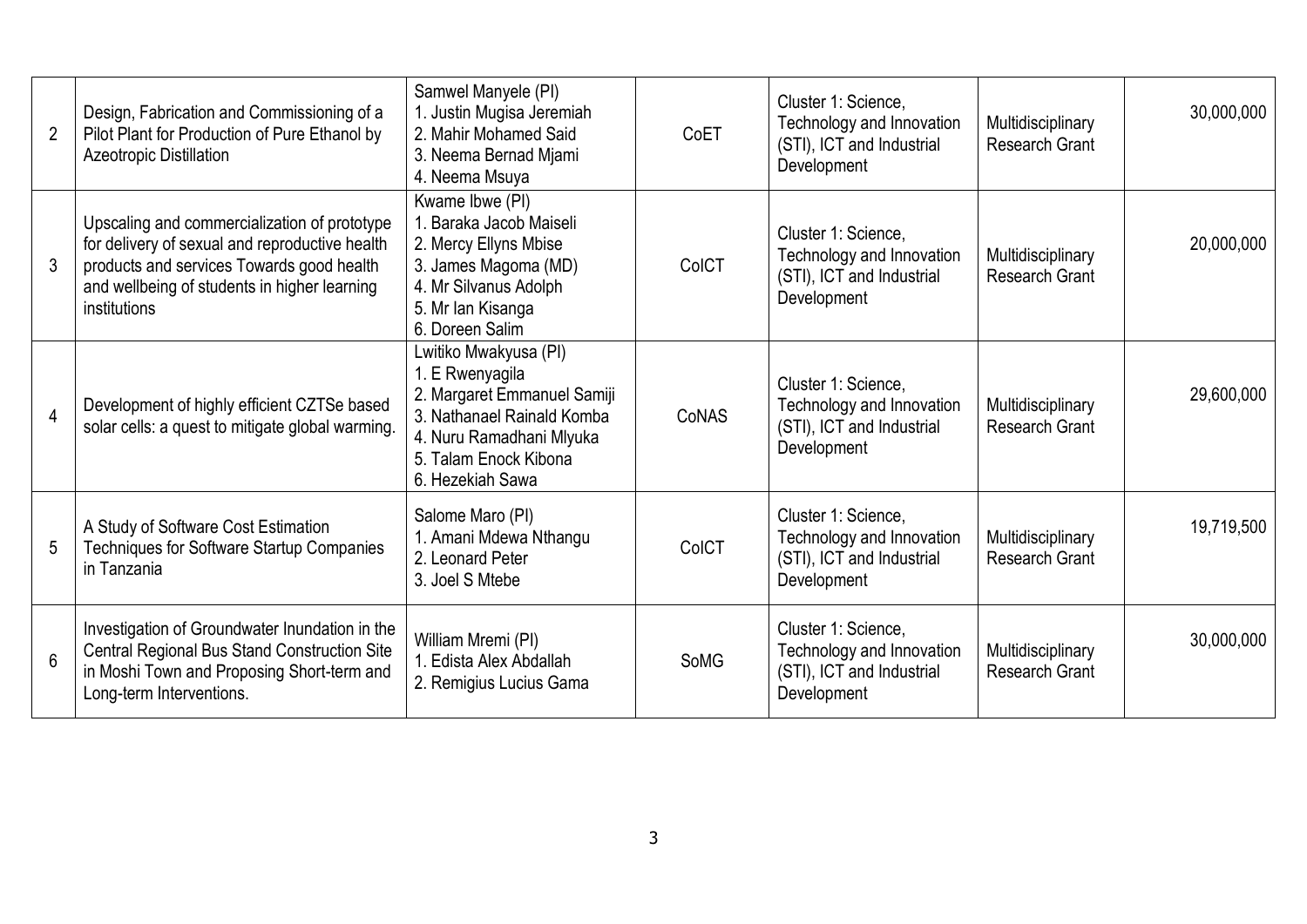| $\overline{7}$ | Digital Assessments for Large or Remote<br><b>Classes In Mathematics</b>                                                                                                                                    | Idrisa Amour (PI)<br>1. Fatuma Ikuja Simba<br>2. Septimi Kitta                                                                     | CoNAS | Cluster 1: Science,<br>Technology and Innovation<br>(STI), ICT and Industrial<br>Development | Multidisciplinary<br><b>Research Grant</b> | 30,000,000 |
|----------------|-------------------------------------------------------------------------------------------------------------------------------------------------------------------------------------------------------------|------------------------------------------------------------------------------------------------------------------------------------|-------|----------------------------------------------------------------------------------------------|--------------------------------------------|------------|
| 8              | A Proposed Knowledge Sharing System in<br>Tanzania Health Industry                                                                                                                                          | Emmanuel Elia (PI)<br>1. Ally Tahir Bitebo<br>2. Esther Ndenje Sichalwe<br>3. Jelly Ayungo<br>4. Hussein Sepoko<br>5. Willy Tarimo | CoSS  | Cluster 1: Science,<br>Technology and Innovation<br>(STI), ICT and Industrial<br>Development | Multidisciplinary<br><b>Research Grant</b> | 20,000,000 |
| 9              | 3D Printed composite structures for bone<br>repair and drug delivery "PRICSBOD"                                                                                                                             | Innocent Macha (PI)<br>1. Mahamud Mtebwa<br>2. Regina Peter                                                                        | CoET  | Cluster 1: Science,<br>Technology and Innovation<br>(STI), ICT and Industrial<br>Development | Multidisciplinary<br><b>Research Grant</b> | 29,966,100 |
| 10             | Strategic Selective Breeding and<br>Development of Residual Feed Intake Index<br>for Shorthorn Zebu Cattle in Agro-Pastoral<br>Systems of Tanzania                                                          | Jestina Katandukila (PI)<br>1. Aloyce Shaban Hepelwa<br>2. Fred Demetrius Chibwana                                                 | CoNAS | Cluster 2: Education,<br>Agriculture, Food Security<br>and Health                            | Multidisciplinary<br><b>Research Grant</b> | 30,000,000 |
| 11             | Evaluation of Neuroprotective Potentials and<br>Mechanism of Action of Selected Flavonoids<br>in a Combination of Three Models (in vivo, in<br>vitro and in silico): A Case Study of<br>Parkinson's Disease | Flora Stephano (PI)<br>1. Joan John Eliona Munissi<br>2. Stephen Samwel Nyandoro                                                   | CoNAS | Cluster 2: Education,<br>Agriculture, Food Security<br>and Health                            | Multidisciplinary<br><b>Research Grant</b> | 29,940,000 |
| 12             | Assessment and Scaling Up of Blended<br>Learning Programmes at the University of Dar<br>es Salaam                                                                                                           | Philipo Sanga (PI)<br>1. Leonia Stanslaus Kassamia<br>2. Miriam Ngomero                                                            | SoED  | Cluster 2: Education,<br>Agriculture, Food Security<br>and Health                            | Multidisciplinary<br><b>Research Grant</b> | 14,101,000 |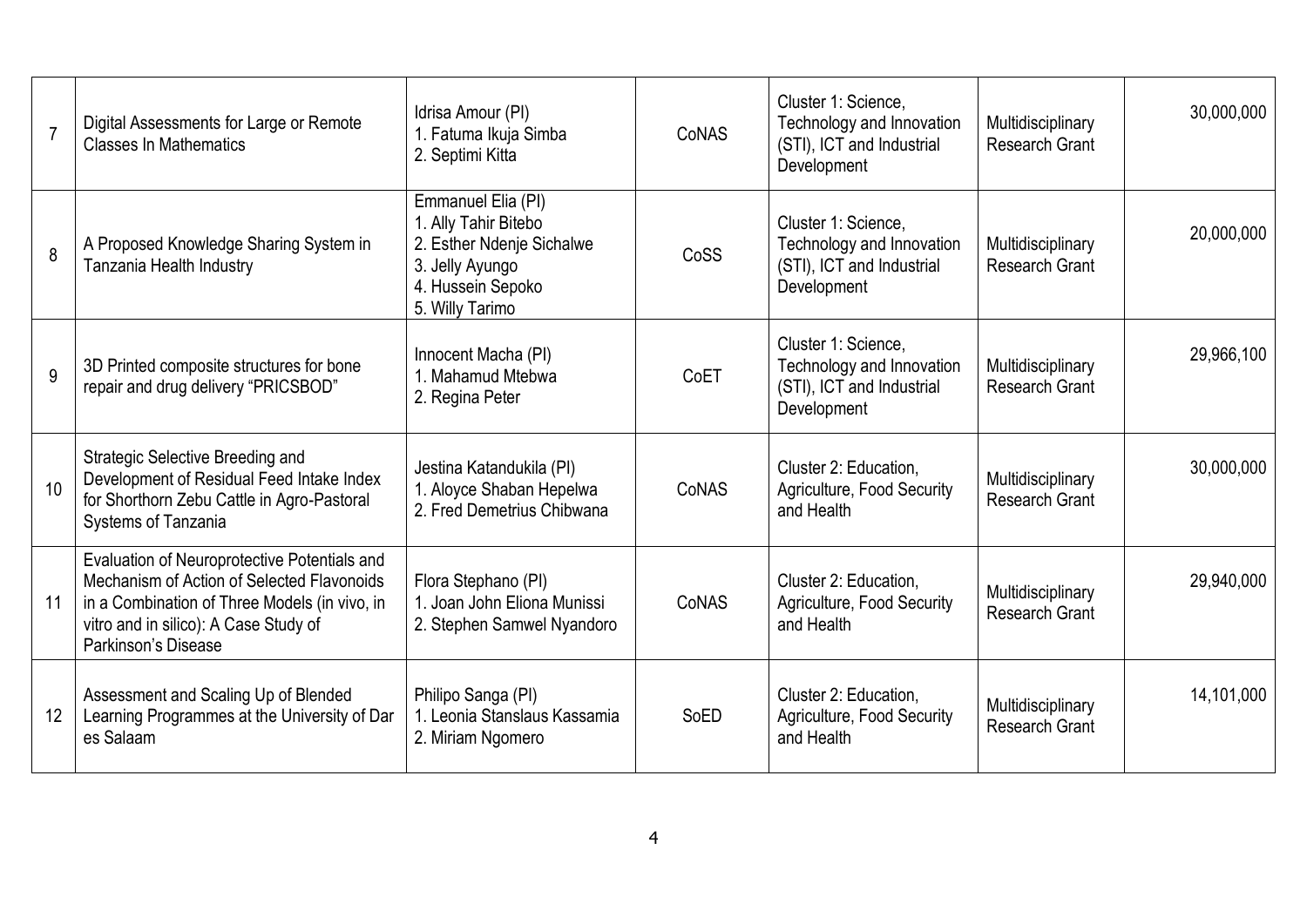| 13 | Development of a Mini Palm Oil Refinery<br>Plant                                                                                                           | Simon Marandu (PI)<br>1. Anold Naiman Towo<br>2. Divina Kaombe<br>3. Ekaeli Ellyns Mbise<br>4. Juliana Zawadi Machuve<br>5. Wakati Ramadhan Mwaruka | CoET        | Cluster 2: Education,<br>Agriculture, Food Security<br>and Health | Multidisciplinary<br><b>Research Grant</b> | 30,000,000 |
|----|------------------------------------------------------------------------------------------------------------------------------------------------------------|-----------------------------------------------------------------------------------------------------------------------------------------------------|-------------|-------------------------------------------------------------------|--------------------------------------------|------------|
| 14 | Value Chain Costs and Accessibility of<br>Tanzanian Rice to East African Community<br><b>Market Shelves</b>                                                | Winnie Nguni (PI)<br>1. Athuman Juma Mahinda<br>2. Fred Phanuel Okangi<br>3. Julian Lucas Kimario<br>4. Ranger Philemon Kanani                      | <b>UDBS</b> | Cluster 2: Education,<br>Agriculture, Food Security<br>and Health | Multidisciplinary<br><b>Research Grant</b> | 15,000,000 |
| 15 | <b>Establishment of Virtual Reference Services</b><br>at the University of Dar es Salaam and<br><b>Constituent College Libraries: A Baseline</b><br>Survey | Mohamed Ally (PI)<br>1. Evans Wema<br>2. Faraja Ndumbaro<br>3. Ms. Debora Mbilinyi<br>4. Mr. Ally Bitebo                                            | Library     | Cluster 2: Education,<br>Agriculture, Food Security<br>and Health | Multidisciplinary<br><b>Research Grant</b> | 14,860,000 |
| 16 | The Influence on Changing Context on Health<br>Information Seeking Behavior in Rural and<br>Urban Tanzania: The Case of COVID-19 and<br>its Vaccines.      | Opportuna Kweka (PI)<br>1. Colman Titus Msoka<br>2. Eminata Kamogo<br>3. Innocent Muganyizi<br>Pantaleo<br>4. Lucy Bosco Mpombo<br>5. Simon Mutebi  | CoSS        | Cluster 2: Education,<br>Agriculture, Food Security<br>and Health | Multidisciplinary<br><b>Research Grant</b> | 14,994,000 |
| 17 | Investigation of Factors that Negatively<br>Affects Productivity and Marketability of Hass<br>Avocado in Rungwe District, Mbeya.                           | Escain Kiwonde (PI)<br>1. Beatrice Tonola<br>2. Charles Happe Kasanzu<br>3. Esther Francis Mvungi<br>5. Muhoja Sylivester Nyandi                    | CoNAS       | Cluster 2: Education,<br>Agriculture, Food Security<br>and Health | Multidisciplinary<br><b>Research Grant</b> | 30,000,000 |
| 18 | Development of Soft Skills among Primary<br>School Mathematics Teachers to Enhance<br><b>Their Competences</b>                                             | David Koloseni (PI)<br>1. Septimi Kitta<br>2. Silvester E.E Rugeihyamu<br>3. Wadrine Onael Maro<br>4. Zubeda Mussa<br>5. Rose Kisusi                | CoNAS       | Cluster 2: Education,<br>Agriculture, Food Security<br>and Health | Multidisciplinary<br><b>Research Grant</b> | 15,000,000 |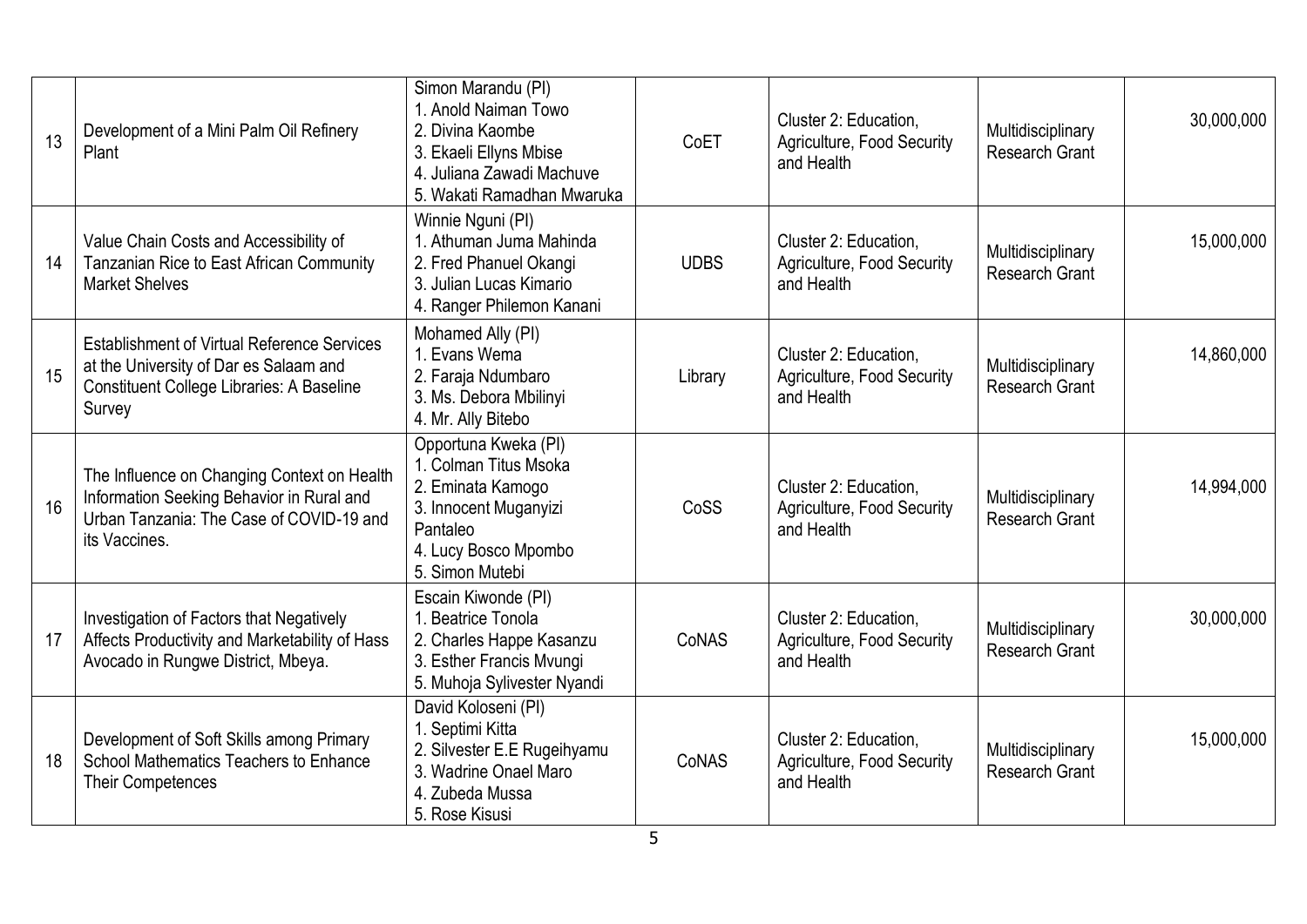| 19 | Increasing Tilapia and Catfish Fry Production<br>through Automated Fish Fry Counting and<br>Transportation System (AFCOTS) Technology<br>in Aquaculture | Betina Lukwambe (PI)<br>1. Betina Michael Lukwambe<br>2. Chacha John Mwita<br>3. Ditram Herman Ngairo<br>4. Lydia Gaspare<br>5. Redempta Athanas<br>Kajungiro<br>6. Vicent Faustin Tsoray | SoAF         | Cluster 2: Education,<br>Agriculture, Food Security<br>and Health | Multidisciplinary<br><b>Research Grant</b> | 30,000,000 |
|----|---------------------------------------------------------------------------------------------------------------------------------------------------------|-------------------------------------------------------------------------------------------------------------------------------------------------------------------------------------------|--------------|-------------------------------------------------------------------|--------------------------------------------|------------|
| 20 | Development and Formulation of Bioactive<br>Phyto-Ingredients Pesticide for a Prolonged<br>Storability of Maize and Bean in Tanzania                    | Faraja Makwinja (PI)<br>1. Athuman Juma Mahinda<br>2. Salma Damla<br>3. Stephen Samwel Nyandoro                                                                                           | CoAF         | Cluster 2: Education.<br>Agriculture, Food Security<br>and Health | Multidisciplinary<br><b>Research Grant</b> | 30,000,000 |
| 21 | The assessment of Malaria and Relapsing<br>fever co-infection in school-aged children in<br>Dodoma Municipal, central Tanzania                          | Kija Nghabi (PI)<br>1. Alex Joseph Mujuni<br>2. Felista Mwingira                                                                                                                          | <b>MCHAS</b> | Cluster 2: Education,<br>Agriculture, Food Security<br>and Health | Multidisciplinary<br><b>Research Grant</b> | 29,900,000 |
| 22 | Assessment of Anticancer Effects of Honeys<br>from Five Tanzanian Phytochoria                                                                           | Adil Kalekezi (PI)<br>1. Halima Mfaume<br>2. Ibrahim S Kinyoro<br>3. Masoud Hadi Muruke<br>4. Mkabwa Lawrence Manoko<br>5. Salma Damla<br>6. Oliva Augustino                              | CoAF         | Cluster 2: Education,<br>Agriculture, Food Security<br>and Health | Multidisciplinary<br><b>Research Grant</b> | 30,000,000 |
| 23 | Assessment of aflatoxins, nicotine, and heavy<br>metals in Tanzanian honey and consumer<br>risks associated with the contaminants                       | Ibrahim Kinyoro (PI)<br>1. Juma Abdallah Mmongoyo<br>2. Masoud Hadi Muruke<br>3. Christopher Mduda<br>4. Namtero John<br>5. Happyness Tosha Lyakundi                                      | CoAF         | Cluster 2: Education,<br>Agriculture, Food Security<br>and Health | Multidisciplinary<br><b>Research Grant</b> | 29,900,000 |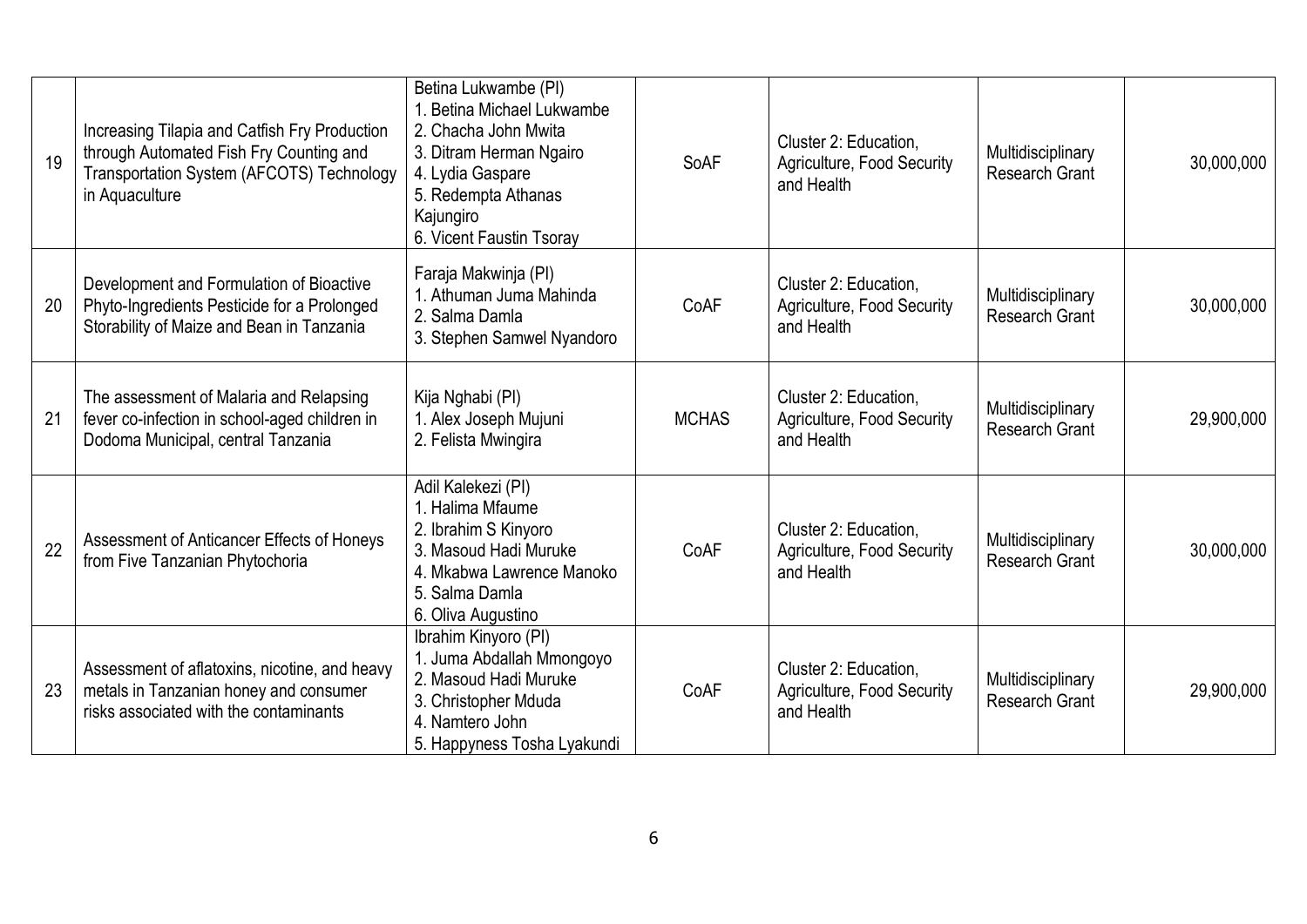| 24 | The Impacts of Climate Change on<br>Biodiversity and Food Security in the Hunter-<br><b>Gatherer Communities of Northern Tanzania</b>                                                                            | Hashim Mangosongo (PI)<br>1. Bertha Omani Koda<br>2. Iman Salehe Yangaza<br>3. Jasson R.M John                                                                | CoNAS | Cluster 2: Education,<br>Agriculture, Food Security<br>and Health | Multidisciplinary<br><b>Research Grant</b> | 15,000,000 |
|----|------------------------------------------------------------------------------------------------------------------------------------------------------------------------------------------------------------------|---------------------------------------------------------------------------------------------------------------------------------------------------------------|-------|-------------------------------------------------------------------|--------------------------------------------|------------|
| 25 | Mapping Potential Areas for Sustainable<br>Mariculture Expansion Along the Coast of<br>Tanzania. A case Study for Milkfish and Silver<br>Pompano                                                                 | Fadhili Malesa (PI)<br>1. Margareth S. Kyewalyanga<br>2. Siajali Pamba                                                                                        | SoAF  | Cluster 2: Education,<br>Agriculture, Food Security<br>and Health | Multidisciplinary<br><b>Research Grant</b> | 30,000,000 |
| 26 | Managing Higher Education Institutions in the<br>Context of Covid-19: Experiences of<br>Tanzanian Institutions on Emergency Remote<br>Teaching and its Implications for Education<br>Quality, Equity and Access. | Ahadi Anania (PI)<br>1. Amina Nasibu Kamando<br>2. Johnson M Ishengoma<br>3. Thaudensia Thomas<br>Ndeskoi                                                     | SoED  | Cluster 2: Education,<br>Agriculture, Food Security<br>and Health | Multidisciplinary<br><b>Research Grant</b> | 15,000,000 |
| 27 | Eco-toxicity and farmers' agricultural practices<br>assessment in the Kilombero Ramsar site:<br>Implication to food safety, environmental and<br>human risk assessments                                          | John A.M Mahugija (PI)<br>1. James Kachugwa<br>2. John Valentine Lyakurwa<br>3. Estelia Mwambene                                                              | CoNAS | Cluster 2: Education,<br>Agriculture, Food Security<br>and Health | Multidisciplinary<br><b>Research Grant</b> | 29,997,600 |
| 28 | Re-skilling Youths and Adults for Effective<br>Engagement as Workers in the Context of<br>Industrialization Policy Implementation in<br>Tanzania                                                                 | Benjamin Mbughi (PI)<br>1. Eustella P Bhalalusesa<br>2. Juliana Zawadi Machuve<br>3. Leonard M. P Rweyemamu<br>4. Mpoki John Mwaikokesya                      | SoED  | Cluster 2: Education,<br>Agriculture, Food Security<br>and Health | Multidisciplinary<br>Research Grant        | 14,985,000 |
| 29 | COMBATING ANEMIA USING AVOCADO<br>(Persea americana Mill) AND GUAVA<br>(Psidium guajava Linn) LEAF EXTRACTS IN<br><b>TANZANIA</b>                                                                                | Stephen S. Nyandoro (PI)<br>1. Chacha Werema Nyamkinda<br>2. Donath Damian<br>3. Joan John Eliona Munissi<br>4. Ng'weina Francis Magitta<br>5. Flora Stephano | CoNAS | Cluster 2: Education,<br>Agriculture, Food Security<br>and Health | Multidisciplinary<br><b>Research Grant</b> | 26,040,000 |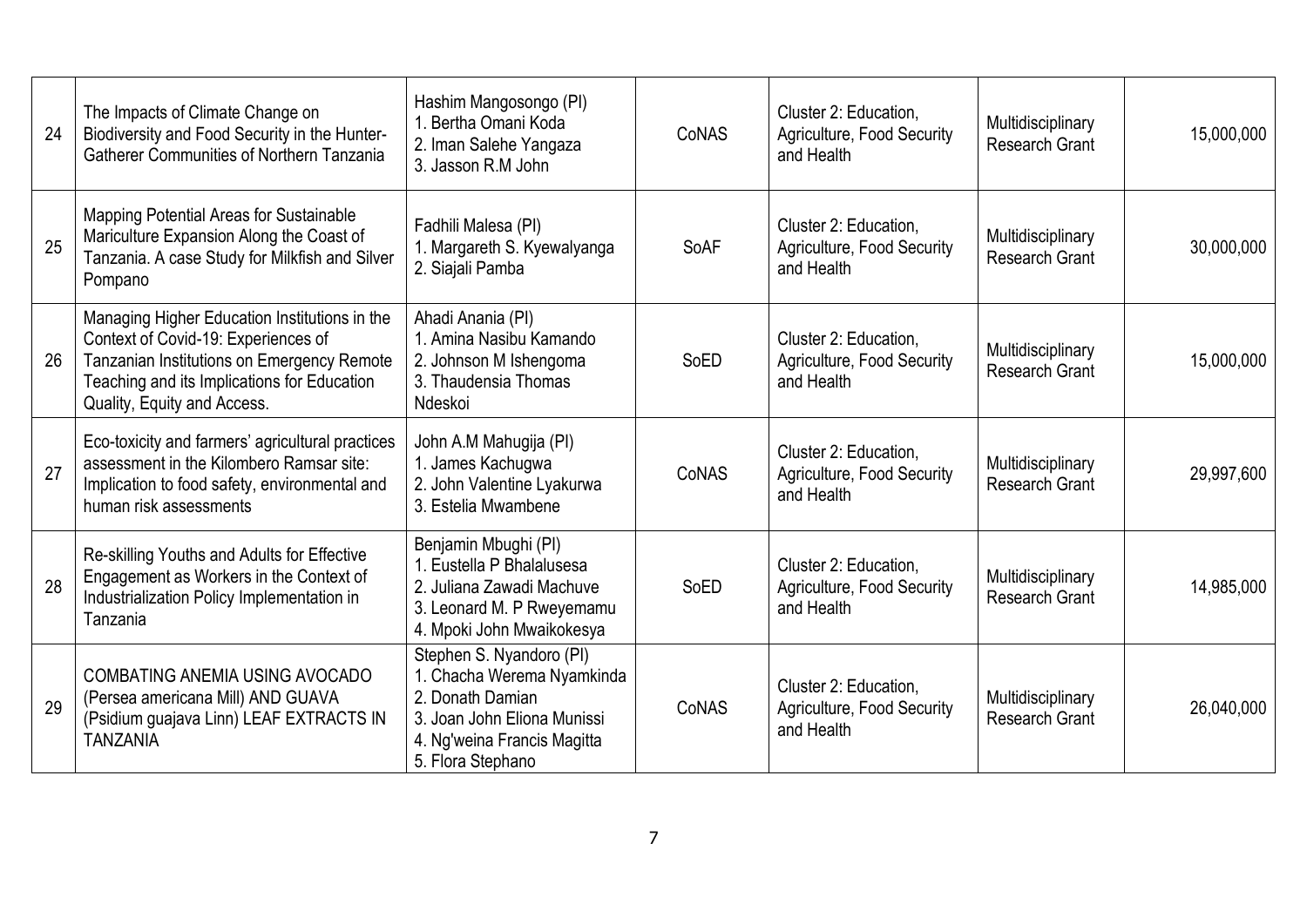| 30 | Analysis of Nutritional Quality and Antioxidant<br>Properties of Neglected Fruits for Body Health<br>Management during COVID-19: A case of<br>Wild Edible Fruits from Miombo Woodland in<br>the Western Tanzania | Iman Yangaza (PI)<br>1. Agnes Morris Sebharinda<br>Nyomora<br>2. Faraja Deo Gonelimali<br>3. Stephen Issa Nnungu                                 | CoNAS       | Cluster 2: Education,<br>Agriculture, Food Security<br>and Health            | Multidisciplinary<br><b>Research Grant</b> | 23,154,000 |
|----|------------------------------------------------------------------------------------------------------------------------------------------------------------------------------------------------------------------|--------------------------------------------------------------------------------------------------------------------------------------------------|-------------|------------------------------------------------------------------------------|--------------------------------------------|------------|
| 31 | Mapping trace elements distribution in grazing<br>land soils of the Kongwa Area, Dodoma,<br>Central Tanzania; Geology and food security<br>nexus                                                                 | Charles Kasanzu (PI)<br>1. Justina James Saroni<br>2. Mkabwa Lawrence Manoko                                                                     | <b>SoMG</b> | Cluster 2: Education,<br>Agriculture, Food Security<br>and Health            | Multidisciplinary<br><b>Research Grant</b> | 30,000,000 |
| 32 | Addressing Factors that Obstruct the<br>Marketing System of Oranges Produced by<br>Smallholder Farmers in Muheza District for<br>Purpose of Improving Smallholder Farmers<br>Welfare                             | Patrick Singogo (PI)<br>1. Elizabeth Shabo Joseph<br>2. Ranger Philemon Kanani<br>3. Rosemary Stanley Taylor                                     | <b>UDBS</b> | Cluster 2: Education,<br>Agriculture, Food Security<br>and Health            | Multidisciplinary<br><b>Research Grant</b> | 14,300,000 |
| 33 | To Investigate Mental Health Challenges<br>among students and staff at the University of<br>Dar es Salaam.                                                                                                       | Bernadeta Rushahu (PI)<br>1. Eustella P Bhalalusesa<br>2. Gatambwa Dennis<br>Mukandala<br>3. Hilda Charles Tizeba                                | SoED        | Cluster 2: Education,<br>Agriculture, Food Security<br>and Health            | Multidisciplinary<br><b>Research Grant</b> | 29,680,000 |
| 34 | The Eyasi-Wembere sedimentary<br>successions, N-E Tanzania: age assignment<br>and establishment of paleodepositional<br>conditions from biostratigraphy and oxygen-<br>isotope studies                           | Sara Emanuel (PI)<br>1. Charles Happe Kasanzu<br>2. Emily Barnabas Kiswaka<br>3. Justina James Saroni                                            | <b>SoMG</b> | Cluster 3: Governance,<br>Industrial Policy and<br><b>Cleaner Production</b> | Multidisciplinary<br><b>Research Grant</b> | 30,000,000 |
| 35 | A study of gold deposits, environmental<br>effects and potential environmental<br>remediation techniques in Iramba-Sekenke,<br>Singida.                                                                          | Remigius Gama (PI)<br>1. Emmanuel Owden Kazimoto<br>2. Ginena Bildard Shombe<br>3. Mary Charles Moshi<br>4. Nelson Boniface<br>5. Elvanus Kapira | <b>SoMG</b> | Cluster 3: Governance,<br>Industrial Policy and<br><b>Cleaner Production</b> | Multidisciplinary<br><b>Research Grant</b> | 30,000,000 |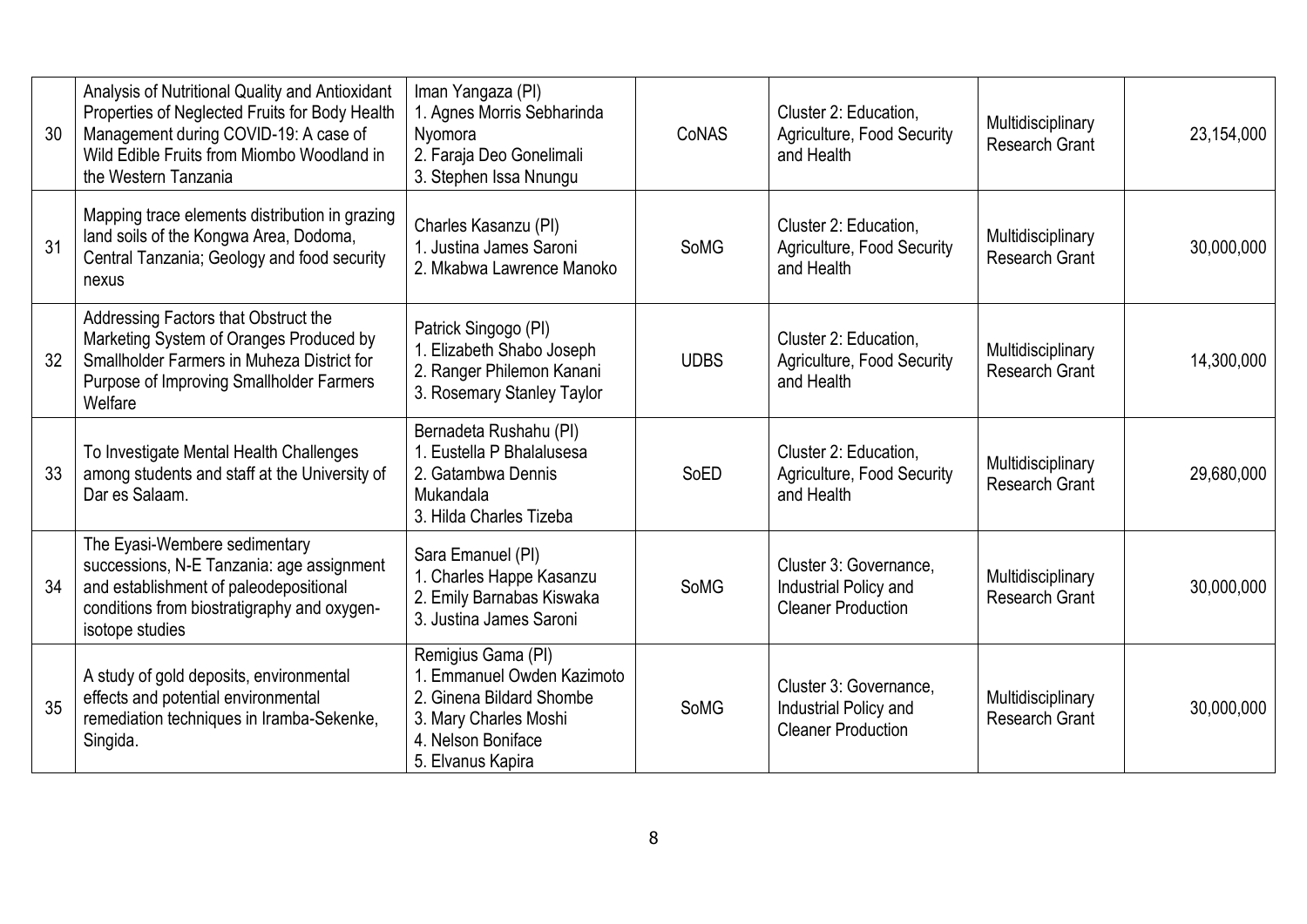| 36 | Characterization of the Permo-Triassic Karoo<br>organic-rich sediments of the Tanga Basin,<br>Northeast Tanzania: Contributing to<br>Petroleum Discovery                                                       | Justina Saroni (PI)<br>1. Emily Barnabas Kiswaka<br>2. Emmanuel Owden Kazimoto<br>3. Sara Emanuel      | <b>SoMG</b>  | Cluster 3: Governance,<br>Industrial Policy and<br><b>Cleaner Production</b>                       | Multidisciplinary<br><b>Research Grant</b> | 29,602,000 |
|----|----------------------------------------------------------------------------------------------------------------------------------------------------------------------------------------------------------------|--------------------------------------------------------------------------------------------------------|--------------|----------------------------------------------------------------------------------------------------|--------------------------------------------|------------|
| 37 | Assessing and Developing a Working Funding<br>Model for Tanzania's Public Service<br>Broadcasting in the Age of Innovative<br>Technology                                                                       | Egbert Mkoko (PI)<br>1. Alex Benson<br>2. Consolata Raphael Sulley                                     | <b>SJMC</b>  | Cluster 4: Gender,<br>Professional Development,<br>Policy Development and<br>Policy Implementation | Multidisciplinary<br><b>Research Grant</b> | 14,730,000 |
| 38 | Determinants of supply chain resilience and<br>its effects on vaccines availability                                                                                                                            | Yusta Simwita (PI)<br>1. Gladness Ladislaus Salema<br>2. M Mkandawile<br>3. Amrad Charles Mlowola      | <b>UDBS</b>  | Cluster 4: Gender,<br>Professional Development,<br>Policy Development and<br>Policy Implementation | Multidisciplinary<br><b>Research Grant</b> | 21,640,000 |
| 39 | Reconnoitering the Local Communities'<br>Involvement in Conservation of Cultural<br>Heritage Sites of the Nyerere Game Reserve<br>for Poverty Alleviation in Tanzania: A<br>Formative Field Intervention Study | Nancy Rushohora (PI)<br>1. Herbert Qambalo Hambati<br>2. Nestory E Yamungu                             | CoHU         | Cluster 5: History, Culture,<br>Language, Heritage and<br>Sustainable Tourism                      | Multidisciplinary<br><b>Research Grant</b> | 15,000,000 |
| 40 | Coexistence of Wildlife and Human in the<br>Ngorongoro Conservation Area: Exploring the<br>Socioeconomic aspects and the Possibilities<br>for the Replication of the 'Ngorongoro Model'<br>in Tanzania         | Rosemary Stanley Taylor (PI)<br>1. Stephen Kirama<br>2. Aloyce Shaban Hepelwa                          | <b>UDSoE</b> | Cluster 5: History, Culture,<br>Language, Heritage and<br>Sustainable Tourism                      | Multidisciplinary<br>Research Grant        | 14,990,000 |
| 41 | Mythologizing Tanzanian Tourism: An Ethno-<br>Mythological Investigation of the Myths of<br>Lake Kisiba, Rungwe, Tanzania                                                                                      | John Wakota (PI)<br>1. Ignas Brown Fedeo<br>2. Astelia Kululinda Mihayo<br>3. Astelia Kululinda Mihayo | CoHU         | Cluster 5: History, Culture,<br>Language, Heritage and<br>Sustainable Tourism                      | Multidisciplinary<br><b>Research Grant</b> | 14,610,000 |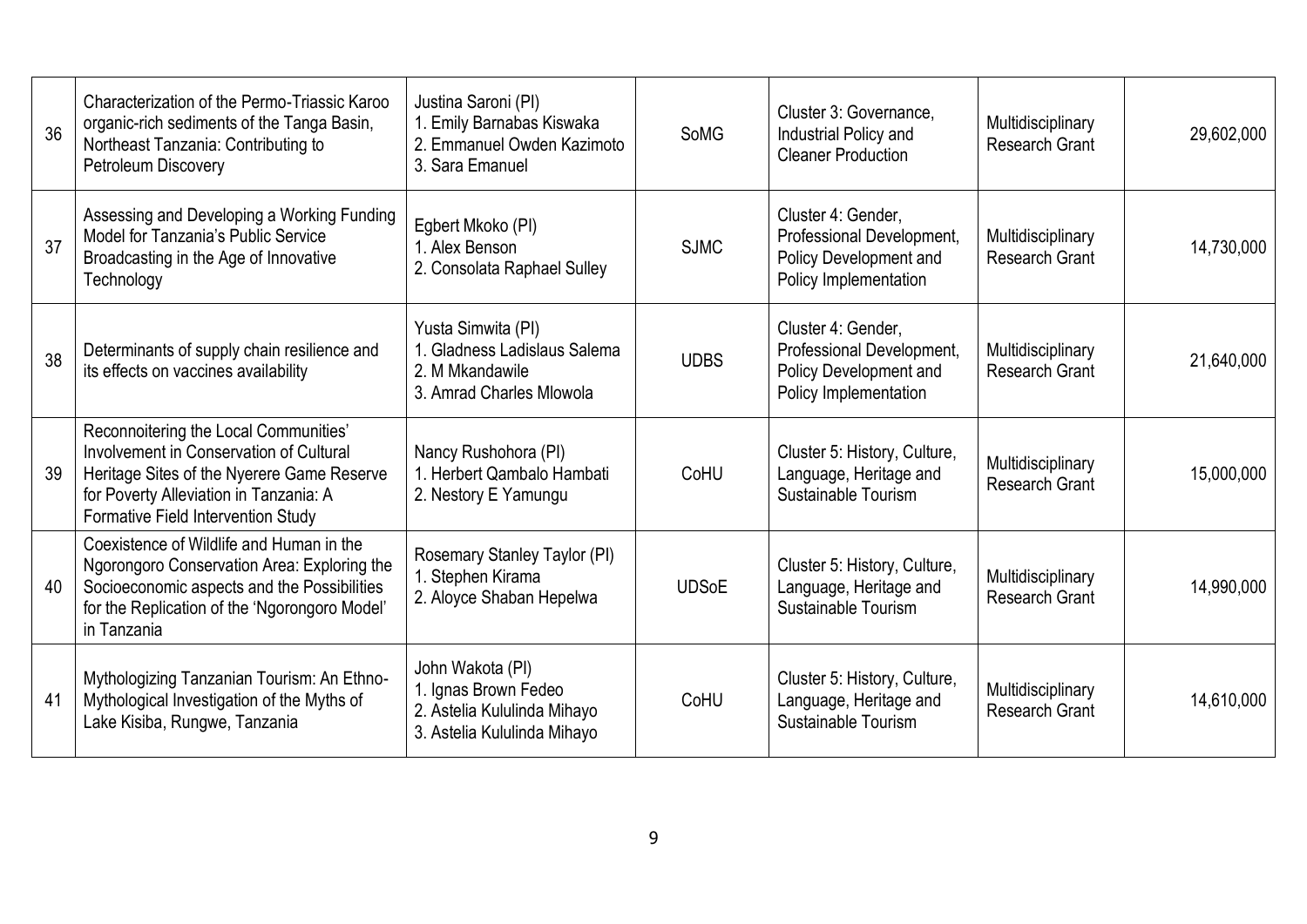| 42 | "HACHANJWI MTU HAPA!" Investigating<br><b>COVID-19 Vaccine Narratives in Tanzania</b>                                                                                                 | Ernesta Mosha (PI)<br>1. Angelus Jacob Mnenuka<br>2. Consolata Raphael Sulley                                                                       | <b>IKS</b>  | Cluster 5: History, Culture,<br>Language, Heritage and<br>Sustainable Tourism | Multidisciplinary<br><b>Research Grant</b> | 15,000,000 |
|----|---------------------------------------------------------------------------------------------------------------------------------------------------------------------------------------|-----------------------------------------------------------------------------------------------------------------------------------------------------|-------------|-------------------------------------------------------------------------------|--------------------------------------------|------------|
| 43 | Incorporating community, development and<br>biodiversity with conservation to enhance<br>protected area management: A case of Pugu-<br>Kazimzumbwi Nature Forest Reserve,<br>Tanzania | Flora Magige (PI)<br>1. Beatrice Tonola<br>2. Jasson R. M John<br>3. W.K Kalugasha                                                                  | CoNAS       | Cluster 6: Natural<br>Resources, Environment<br>and Technology                | Multidisciplinary<br><b>Research Grant</b> | 29,970,000 |
| 44 | Establishment of Land Use and Cover<br>Change Dynamics in Miombo Woodlands of<br>Uyui and Urambo Districts of Tabora Region                                                           | Amos Majule (PI)<br>1. Anasia Saria<br>2. Michael Elias Mgalula                                                                                     | <b>IRA</b>  | Cluster 6: Natural<br>Resources, Environment<br>and Technology                | Multidisciplinary<br><b>Research Grant</b> | 30,000,000 |
| 45 | Replacement of Mercury Usage in Artisanal<br>and Small-Scale Gold Mining (ASGM) by<br>Exploitation of Gold Malleability in a Rod Mill                                                 | Alphonce Wikedzi (PI)<br>1. Faustine Ngoroma<br>2. Happiness Morris Hiji<br>3. Henry Tegan Kimweri<br>4. Richard Jackson Katemi<br>5. Zainab Katima | <b>SoMG</b> | Cluster 6: Natural<br>Resources, Environment<br>and Technology                | Multidisciplinary<br><b>Research Grant</b> | 29,998,500 |
| 46 | Nutritional and Nutraceutical Profiling of Low<br>Value Fish Species for Enhancement of Food<br>and Health Security in Tanzania                                                       | Changoma Marco (PI)<br>1. Aneth David Mwakilili<br>2. Blandina Robert Lugendo<br>3. LILIAN Daniel Kaale                                             | CoAF        | Cluster 6: Natural<br>Resources, Environment<br>and Technology                | Multidisciplinary<br><b>Research Grant</b> | 30,000,000 |
| 47 | Investigation on endophytes from medicinal<br>plants and their bioactive secondary<br>metabolites for medical applications                                                            | Fulgence Mpenda (PI)<br>1. Hawa Hillali Myovela<br>2. Sylvester Lyantagaye<br>3. Dr. Mwanaisha Mkangara                                             | CoNAS       | Cluster 6: Natural<br>Resources, Environment<br>and Technology                | Multidisciplinary<br><b>Research Grant</b> | 30,000,000 |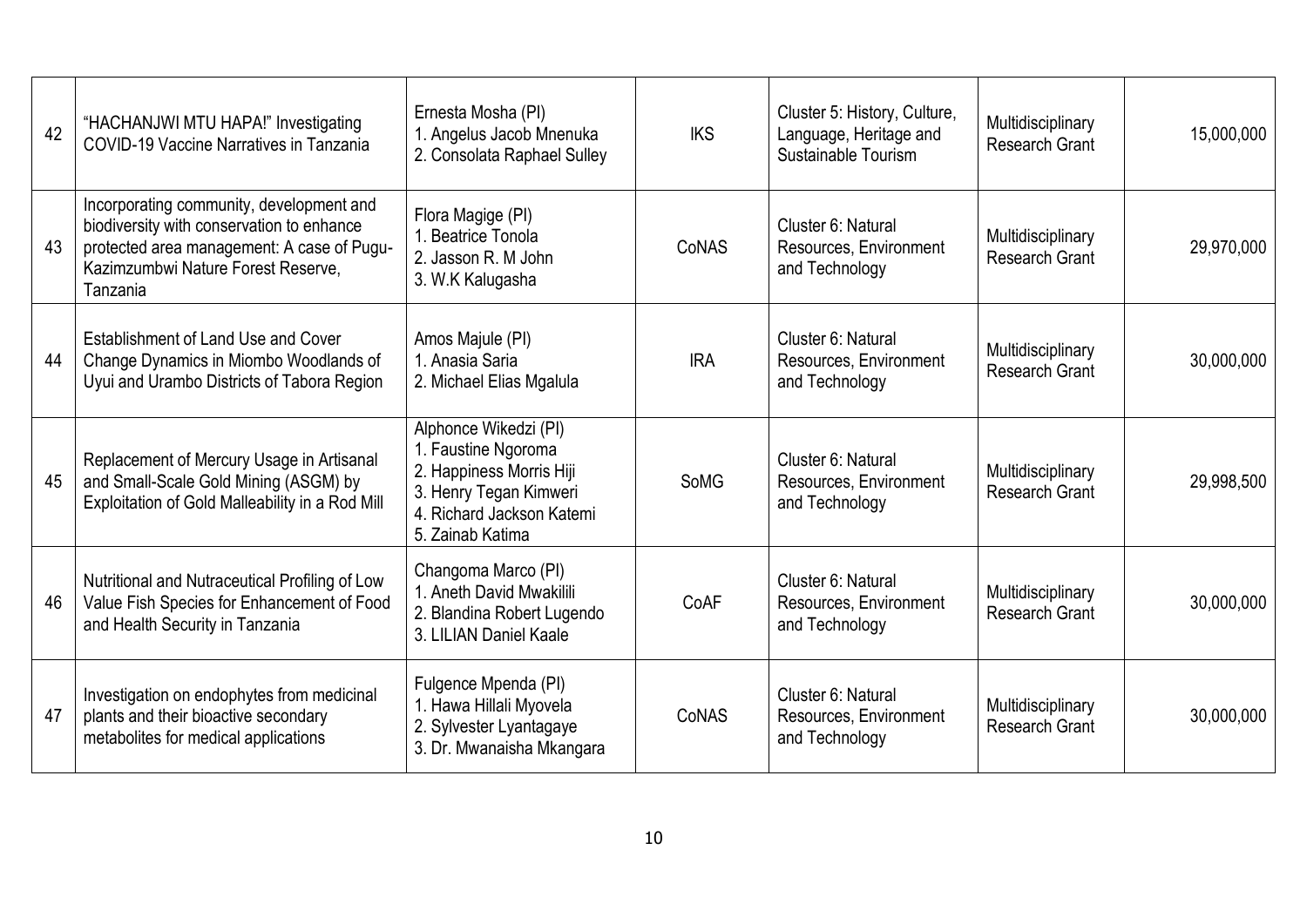| 48 | Assessing the impact of Covid-19 on<br>conservation and management of Marine<br>Protected Areas (MPAs) in Tanzania                                                                             | Leonard Chauka (PI)<br>1. Patrick Madulu Ndaki<br>2. Rukia Abdallah Kitula                                                                   | <b>IMS</b>  | Cluster 6: Natural<br>Resources, Environment<br>and Technology                                               | Multidisciplinary<br><b>Research Grant</b> | 29,830,000 |
|----|------------------------------------------------------------------------------------------------------------------------------------------------------------------------------------------------|----------------------------------------------------------------------------------------------------------------------------------------------|-------------|--------------------------------------------------------------------------------------------------------------|--------------------------------------------|------------|
| 49 | Mapping Ecosystems and Livelihoods of the<br>Lower Rufiji Floodplain and Delta: A baseline<br>survey towards the implementation of the<br>Large Investments in the Rufiji River.               | Kelvin Kamnde (PI)<br>1. Mwanahija Salehe Shalli<br>2. Mwita Marwa Mangora<br>3. Violeth Swai                                                | <b>IMS</b>  | Cluster 6: Natural<br>Multidisciplinary<br>Resources, Environment<br><b>Research Grant</b><br>and Technology |                                            | 30,000,000 |
| 50 | Assessment of levels of plastic plasticizers<br>and linked metabolites in Lake Victoria<br>Aquatic Ecosystem                                                                                   | Clarence Mgina (PI)<br>1. Elianaso Elimbinzi<br>2. F N Ngassapa<br>3. Jerry Geofrey Mang'ena<br>4. Sai Ngassa                                | CoNAS       | Cluster 6: Natural<br>Resources, Environment<br>and Technology                                               | Multidisciplinary<br><b>Research Grant</b> | 30,000,000 |
| 51 | Explorations of Biological Degradations of<br>Organohalides in Soil: Toward Development<br>of Biotechnologies for Decontaminating<br>Organochlorines Pesticides (OCPs) in the<br>Environments. | Fredrick Lyatuu (PI)<br>1. A. S Mwakaboko<br>2. Daniel George Maeda<br>3. Modester Damas Nkungu<br>4. T. Hangali<br>5. Shabani, Zulfa Ismail | CoNAS       | Cluster 6: Natural<br>Resources, Environment<br>and Technology                                               | Multidisciplinary<br><b>Research Grant</b> | 29,391,500 |
| 52 | Assessing the Contribution of Climate Change<br>Impacts on Creation of Innovative Social<br>Business Enterprises in Tanzania: A Case<br>Study of Semi-Arid Regions of Central<br>Tanzania      | Musa Shelembi (PI)<br>1. Amelia Sylivery Buriyo<br>2. Gerald Bernard Magova                                                                  | <b>UDBS</b> | Cluster 6: Natural<br>Resources, Environment<br>and Technology                                               | Multidisciplinary<br><b>Research Grant</b> | 14,992,866 |
| 53 | Combating Human-Wildlife Conflicts in<br>Tanzania Using Stinging Honey Bees (APIS<br>MELLIFERA) to Deter Crop-Raiding<br>Elephants                                                             | Mkabwa Manoko (PI)<br>1. Chacha Werema Nyamkinda<br>2. Elikana Kalumanga<br>3. Lucius R. Mugisha                                             | CoAF        | Cluster 6: Natural<br>Resources, Environment<br>and Technology                                               | Multidisciplinary<br><b>Research Grant</b> | 29,900,000 |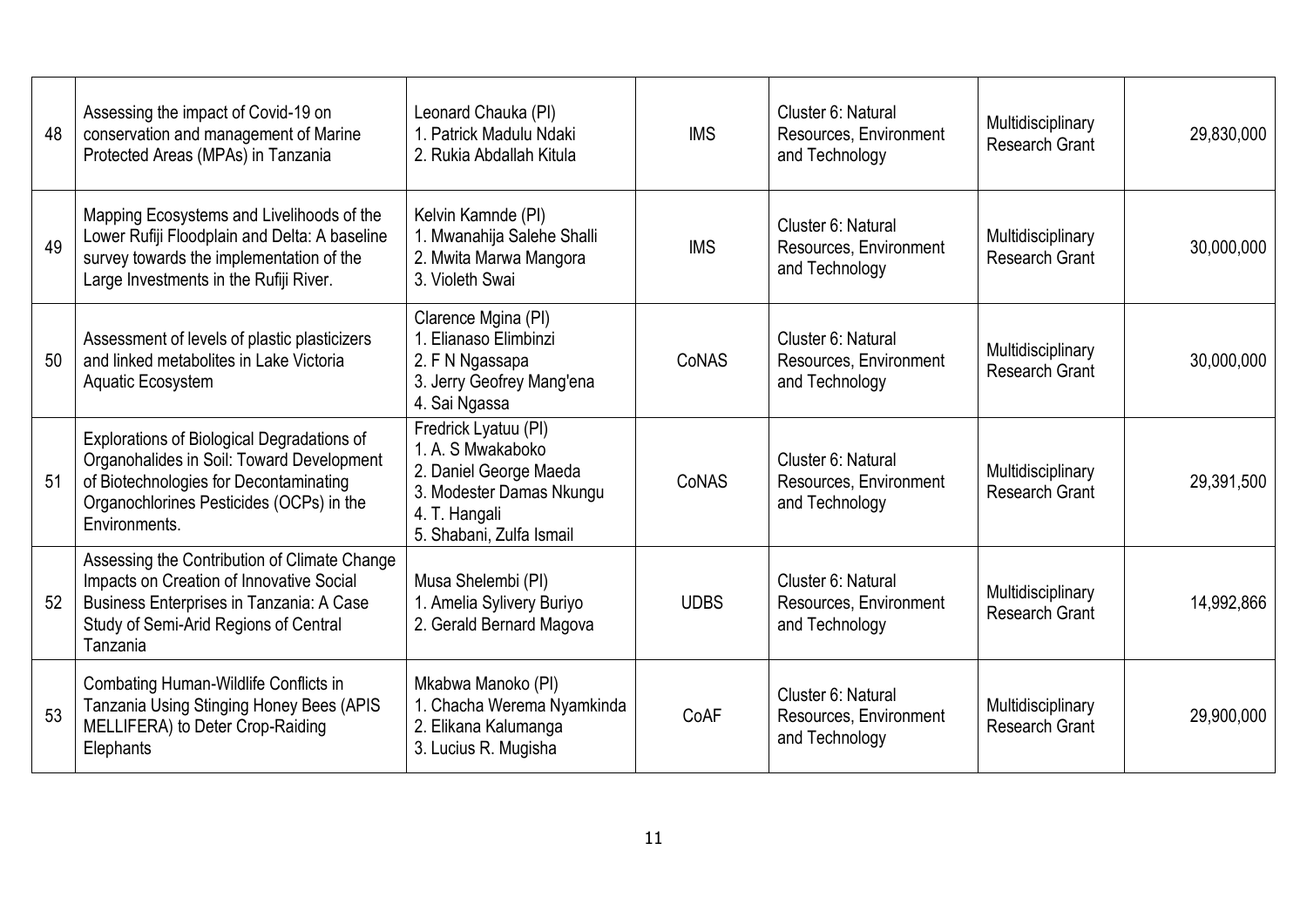| 54 | Assessment of Plant and Fauna Species<br>Diversity in a Restored Forest Corridor: The<br>Case of Bunduki Corridor, Uluguru Mountains,<br>Tanzania                | Monica Shilerey (PI)<br>1. Christopher M.P William<br>2. Jasson R. M John<br>3. Monica Shilereyo                                                                                      | CoNAS        | Cluster 6: Natural<br>Resources, Environment<br>and Technology | Multidisciplinary<br><b>Research Grant</b> | 27,780,000 |
|----|------------------------------------------------------------------------------------------------------------------------------------------------------------------|---------------------------------------------------------------------------------------------------------------------------------------------------------------------------------------|--------------|----------------------------------------------------------------|--------------------------------------------|------------|
| 55 | Biological filters-microbial based treatment<br>system (Bio-FITS) technology: A key towards<br>sustainable waste management in<br>aquaculture production systems | Redempta Kajungiro (PI)<br>1. Betina Michael Lukwambe<br>2. Chacha John Mwita<br>3. Ditram Herman Ngairo<br>4. Fadhili Mustafa Malesa<br>5. Lydia Gaspare<br>6. Vicent Faustin Tsoray | SoAF         | Cluster 6: Natural<br>Resources, Environment<br>and Technology | Multidisciplinary<br><b>Research Grant</b> | 30,000,000 |
| 56 | How Climate Smart Agriculture practices<br>improve food Securities and Productivities in<br>Tanzania: A Case of Maize production in<br>Ruvuma                    | Martin Chegere (PI)<br>1. Monica Sebastian Kauky                                                                                                                                      | <b>UDSoE</b> | Cluster 6: Natural<br>Resources, Environment<br>and Technology | Multidisciplinary<br><b>Research Grant</b> | 15,000,000 |
| 57 | Communities' Adaptation to Climate Change<br>along the Coastal Regions of Tanzania                                                                               | Masoud Muruke (PI)<br>1. Clement Mromba<br>2. Paul Tilwebwa Shelleph<br>Limbu<br>3. Semeni Mussa Ngozi<br>4. Pazi Mwinyimvua Semili                                                   | CoAF         | Cluster 6: Natural<br>Resources, Environment<br>and Technology | Multidisciplinary<br><b>Research Grant</b> | 22,645,000 |
| 58 | Application of Sustainable Intensification<br>Technologies on Farmlands Adjacent to<br>Protected Forests in Eastern Tanzania.                                    | Innocensia John (PI)<br>1. Monica Sebastian Kauky<br>2. Razack Bakari Lokina<br>3. Eward Mushi                                                                                        | CoAF         | Cluster 6: Natural<br>Resources, Environment<br>and Technology |                                            | 14,800,000 |
| 59 | Impact of Exotic Plantations on Pollinators in<br>Southern Highlands, Tanzania                                                                                   | Chacha Nyamkinda (PI)<br>1. Abel Bui Ahungu<br>2. Elikana Kalumanga<br>3. Jasson R. M John<br>4. Mecklina Michaeal<br>5. Christopher Mduda                                            | CoNAS        | Cluster 6: Natural<br>Resources, Environment<br>and Technology | Multidisciplinary<br><b>Research Grant</b> | 29,510,000 |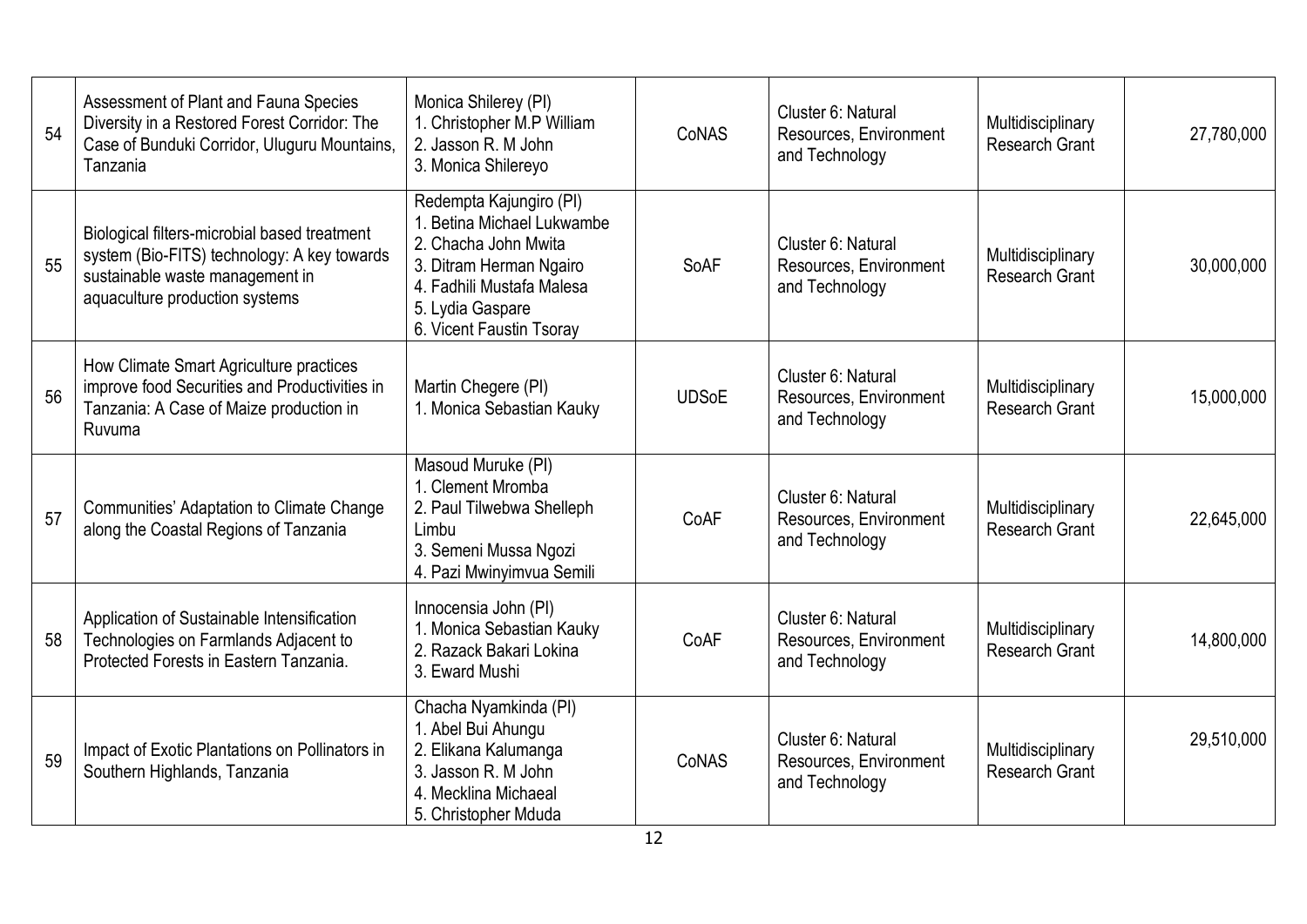| 60 | Factors Influencing Travel Motivation, Revisit<br>Intention and Satisfaction of Tourists: A<br><b>Comparative Analysis of Domestic and</b><br>Foreign Tourists Visit in Ngorongoro<br>Conservation Area and Kilimanjaro National<br>Park | Stephen Kirama (PI)<br>1. Erica Louis Mtenga<br>2. Severine Sirito Kessy<br>3. Neema Mollel                                 | <b>UDSoE</b> | Cluster 6: Natural<br>Resources, Environment<br>and Technology  | Multidisciplinary<br><b>Research Grant</b> | 14,940,000 |
|----|------------------------------------------------------------------------------------------------------------------------------------------------------------------------------------------------------------------------------------------|-----------------------------------------------------------------------------------------------------------------------------|--------------|-----------------------------------------------------------------|--------------------------------------------|------------|
| 61 | A Novel Policy Implementation Model for<br>Peaceful Coexistence between the Refugees<br>and Host Communities in Western Tanzania.                                                                                                        | Gelas Rubakula (PI)<br>1. Colman Titus Msoka<br>2. Omary Said Thabit<br>3. Petro Sauti Magai<br>4. Theresia Edward Busagara | <b>IDS</b>   | Cluster 7: Law and<br><b>Integrated National</b><br>Development | Multidisciplinary<br><b>Research Grant</b> | 15,000,000 |
| 62 | Gender-Based Situational Analysis of<br>Children Living and Working on Streets<br>(CLWS) in Tanzania                                                                                                                                     | Victoria Makulilo (PI)<br>1. A. E Songoro<br>2. Herbert Qambalo Hambati<br>3. Jonas Jackson Kinanda                         | CoSS         | Cluster 7: Law and<br><b>Integrated National</b><br>Development | Multidisciplinary<br><b>Research Grant</b> | 15,000,000 |

## **TABLE B: LIST OF SELECTED PROPOSALS FOR THE AWARD OF THE 4TH UDSM RESEARCH AND INNOVATION GRANT 2021/22 FOR DAR ES SALAAM UNIVERSITY COLLEGE OF EDUCATION (DUCE)**

### **(i) INNOVATION PROPOSAL**

| S/N | <b>Proposal Title</b>                                                                                                                                                                   | <b>Members</b>                                                                                                               | <b>Hosting</b><br><b>Academic Unit</b> | <b>Cluster</b>                                                                                      | <b>Grant Category</b>                                                             | <b>Budget (TZS)</b> |
|-----|-----------------------------------------------------------------------------------------------------------------------------------------------------------------------------------------|------------------------------------------------------------------------------------------------------------------------------|----------------------------------------|-----------------------------------------------------------------------------------------------------|-----------------------------------------------------------------------------------|---------------------|
|     | The Potential of Tanzania Clay Minerals and<br>Agro-Wastes for Production of Engineering<br>Materials: A Means to Combine a Challenge<br>of Climate Change and Materials<br>Development | Aldo Kitalika (PI)<br>. Silvia John<br>2. Said Abeid<br>3. Petrol Ezekiel<br>4. Makungu M. Madirisha<br>5. Elianaso Elimbizi | Languages and<br>Literature (LL)       | Cluster 1: Science,<br>Technology and<br>Innovation (STI), ICT and<br><b>Industrial Development</b> | <b>Innovation Grant</b><br>(Innovation and<br>Commercialization<br>of Technology) | 100,000,000         |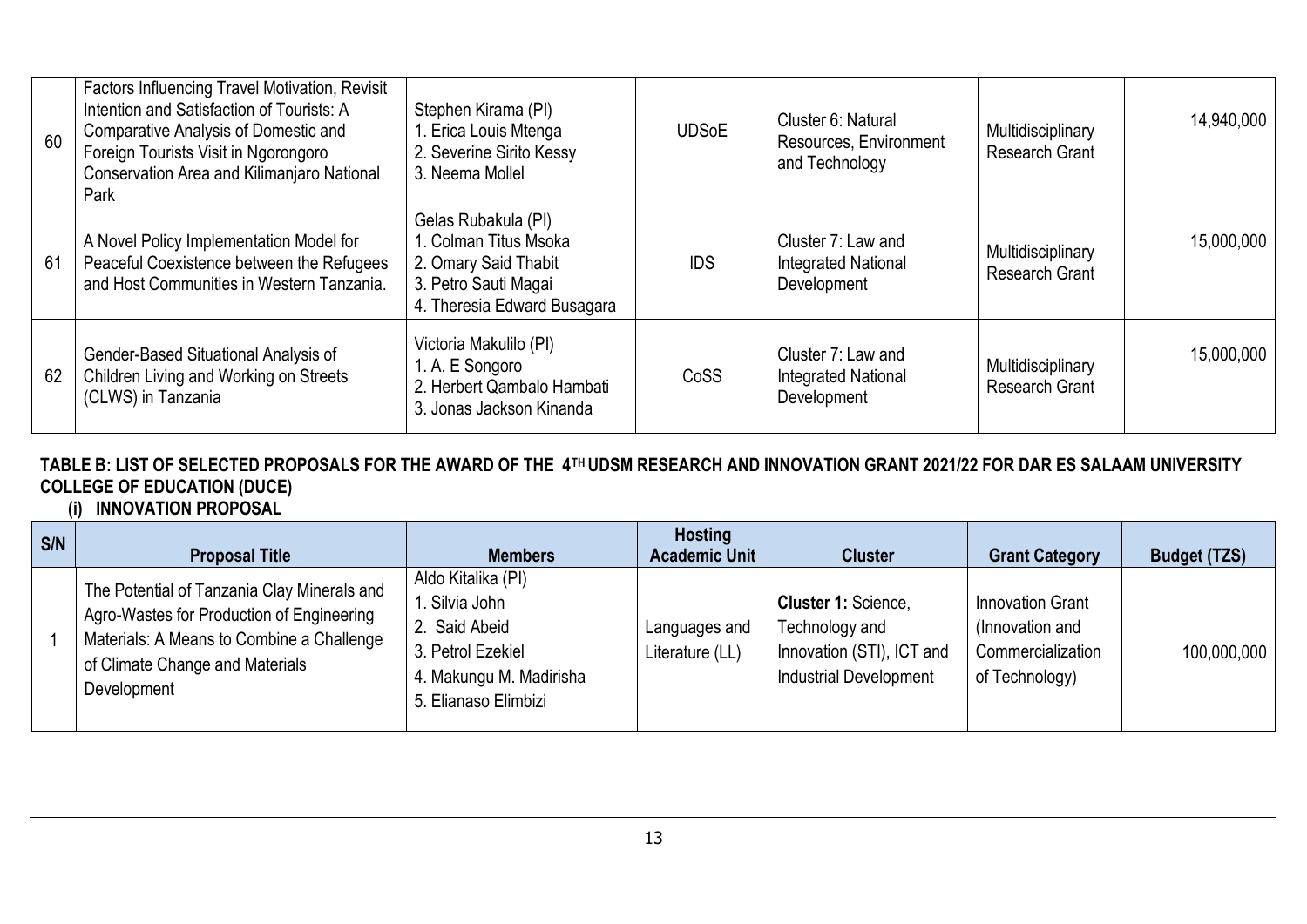|                | <b>ii) RESEARCH PROPOSALS</b>                                                                                                                  |                                                                                                                                         |                                                                                  |                                                                                                       |                                                                                                                   |                     |  |  |
|----------------|------------------------------------------------------------------------------------------------------------------------------------------------|-----------------------------------------------------------------------------------------------------------------------------------------|----------------------------------------------------------------------------------|-------------------------------------------------------------------------------------------------------|-------------------------------------------------------------------------------------------------------------------|---------------------|--|--|
| S/N            | <b>Proposal Title</b>                                                                                                                          | <b>Members</b>                                                                                                                          | <b>Hosting</b><br><b>Academic Unit</b>                                           | <b>Cluster</b>                                                                                        | <b>Grant Category</b>                                                                                             | <b>Budget (TZS)</b> |  |  |
|                | Unveiling Amygdalin Mechanism of Action as<br>Anticancer Agent                                                                                 | Silvia Mushi (PI)<br>. Ebenezer Erasto Ngowi<br>2. Geradius Deogratias<br>3. Grace Ansgar Kinunda<br>4. Sixberth Mlowe<br>5. Lucas Paul | Chemistry                                                                        | <b>Cluster 6: Natural</b><br>Resources, Environment<br>and Technology                                 | Multidisciplinary<br><b>Research Grant</b><br>(Natural and<br><b>Applied Sciences)</b>                            | 25,016,564          |  |  |
| $\overline{2}$ | Data Driven Analysis for Energy Theft<br>Detection in Power Grid Systems                                                                       | Yohana Elimboto (PI)<br>1. Diana Severine Rwegasira<br>2. Edward Ngailo                                                                 | Physics,<br><b>Mathematics</b><br>and Information<br>(PMI)                       | Cluster 1: Science,<br>Technology and<br>Innovation (STI), ICT and<br><b>Industrial Development</b>   | Multidisciplinary<br><b>Research Grant</b><br>(Information and<br>Communication<br>Technologies)                  | 19,965,000          |  |  |
| 3              | Formulation and Performance of Adsorbents<br>from Local Materials for Onboard Storage of<br>Natural Gas: A Key in Addressing Climate<br>Change | Petro Mabeyo (PI)<br>1. Makungu Marco Madirisha<br>2. Silvia John Mushi                                                                 | Chemistry                                                                        | Cluster 1: Science,<br>Technology and<br>Innovation (STI), ICT and<br><b>Industrial Development</b>   | Multidisciplinary<br><b>Research Grant</b><br>(Natural and<br>Applied Sciences)                                   | 30,000,000          |  |  |
| 4              | <b>Enhancing Multidisciplinary Grant writing</b><br>Skills for early career researchers in Tanzania<br>Higher Education: An exploratory study  | Katherine Fulgence (PI)<br>1. C. I Raphael<br>2. David Sylvester Kacholi<br>3. Edwin Babeiya                                            | Educational<br>Foundations,<br>Management<br>and Lifelong<br>Learning<br>(EFMLL) | Cluster 4: Gender,<br>Professional<br>Development, Policy<br>Development and Policy<br>Implementation | Multidisciplinary<br><b>Research Grant</b><br>(Business, Law,<br>Education, Social<br>Sciences and<br>Humanities) | 15,000,000          |  |  |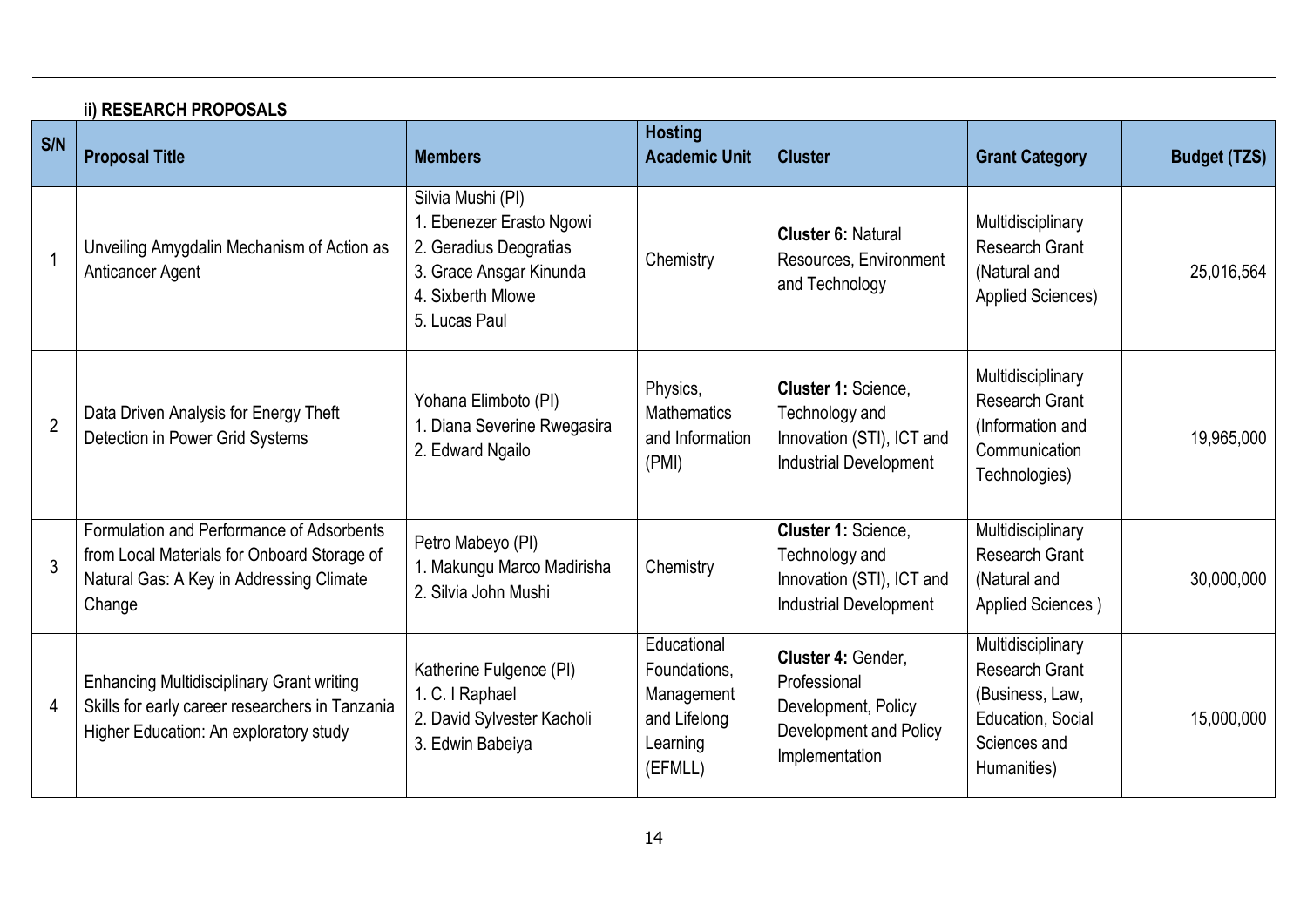| 5               | The Effect of Construction of Word Problems<br>on Students' Performance in Primary Schools                                                                                                    | Edward Ngailo (PI)<br>1. Benedict Phanuel Lema<br>2. J Kalinga                                                      | Physics,<br><b>Mathematics</b><br>and Information<br>(PMI)    | Cluster 5: History,<br>Culture, Language,<br>Heritage and Sustainable<br>Tourism                                                                                | Multidisciplinary<br><b>Research Grant</b><br>(Business, Law,<br>Education, Social<br>Sciences and<br>Humanities) | 15,000,000 |
|-----------------|-----------------------------------------------------------------------------------------------------------------------------------------------------------------------------------------------|---------------------------------------------------------------------------------------------------------------------|---------------------------------------------------------------|-----------------------------------------------------------------------------------------------------------------------------------------------------------------|-------------------------------------------------------------------------------------------------------------------|------------|
| $6\phantom{1}6$ | Assessment of the Climate Change<br>Vulnerability and Resilience of Agro-Pastoral<br>Communities in Tanzania                                                                                  | Emmanuel Kwayu (PI)<br>1. Lilian Mulamula                                                                           | Geography and<br>Economics (GE)                               | Multidisciplinary<br><b>Cluster 6: Natural</b><br><b>Research Grant</b><br>Resources, Environment<br>(Natural and<br>and Technology<br><b>Applied Sciences)</b> |                                                                                                                   | 29,850,000 |
| 7               | Protecting Our Students in Schools (POSS): A<br>Digitalized Intervention for Reporting<br>Students' Misbehaviour, Absenteeism and<br>Dropout for Schools to Education Officers in<br>Tanzania | Mabula Nkuba (PI)<br>1. Batha Simon Lwimo<br>2. I. Moses<br>3. Laurian Philip Wajimila<br>4. Salmin Mohamed Singano | Educational<br>Psychology and<br>Curriculum<br>Studies (EPCS) | Cluster 2: Education,<br>Agriculture, Food Security<br>and Health                                                                                               | Multidisciplinary<br><b>Research Grant</b><br>(Business, Law,<br>Education, Social<br>Sciences and<br>Humanities) | 15,000,000 |
| 8               | Enhancement of Teaching and Learning<br>Mathematics Using ICTs in Secondary<br>Schools in Selected Regions in Tanzania                                                                        | Furaha Chuma (PI)<br>1. C. I Raphael<br>2. Esther Evarist Mallya<br>3. Furaha Chuma                                 | Physics,<br><b>Mathematics</b><br>and Information<br>(PMI)    | <b>Cluster 2: Education.</b><br>Agriculture, Food Security<br>and Health                                                                                        | Multidisciplinary<br><b>Research Grant</b><br>(Information and<br>Communication<br>Technologies)                  | 19,905,000 |
| 9               | <b>Efficacy of University Mathematics Curriculum</b><br>in the Training of Secondary School<br>Mathematics Teachers in Tanzania                                                               | Florence Kyaruzi (PI)<br>1. Gasper Godson Mwanga<br>2. Ms Honorata Kihaga<br>3. Alejandro González-Martín           | Educational<br>Psychology and<br>Curriculum<br>Studies (EPCS) | <b>Cluster 2: Education,</b><br>Agriculture, Food Security<br>and Health                                                                                        | Multidisciplinary<br><b>Research Grant</b><br>(Business, Law,<br>Education, Social<br>Sciences and<br>Humanities) | 15,000,000 |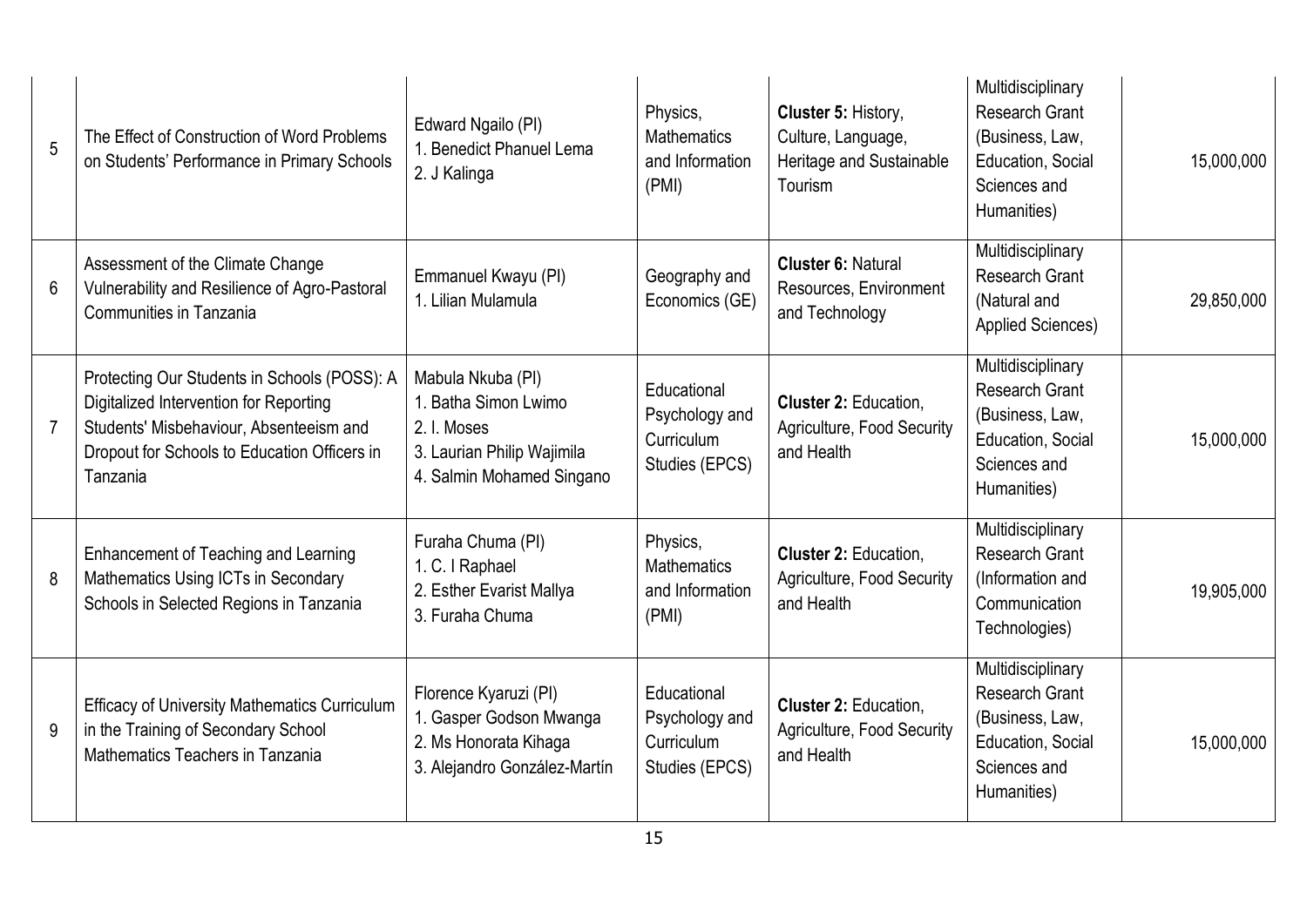| AN INVESTIGATION OF STUDENT<br>ENROLMENT TREND IN THE<br>DEVELOPMENT OF SCIENCE AND<br>10<br>MATHEMATICS IN TANZANIA. A case study<br>of five (5) Regions in Tanzania Mainland | Zubeda Mussa (PI)<br>1. Agnella Nemuo Mandia<br>2. David Koloseni<br>3. Septimi Kitta<br>4. Silvester E.E Rugeihyamu | Physics,<br>Mathematics<br>and Information<br>(PMI) | <b>Cluster 2: Education,</b><br><b>Agriculture, Food Security</b><br>and Health | Multidisciplinary<br>Research Grant<br>(Business, Law,<br>Education, Social<br>Sciences and<br>Humanities) | 14,905,000 |
|--------------------------------------------------------------------------------------------------------------------------------------------------------------------------------|----------------------------------------------------------------------------------------------------------------------|-----------------------------------------------------|---------------------------------------------------------------------------------|------------------------------------------------------------------------------------------------------------|------------|
|--------------------------------------------------------------------------------------------------------------------------------------------------------------------------------|----------------------------------------------------------------------------------------------------------------------|-----------------------------------------------------|---------------------------------------------------------------------------------|------------------------------------------------------------------------------------------------------------|------------|

#### **TABLE C: LIST OF SELECTED PROPOSALS FOR THE AWARD OF THE 4TH UDSM RESEARCH AND INNOVATION GRANT 2021/22 FOR MKWAWA UNIVERSITY COLLEGE OF EDUCATION (MUCE)**

### **(i) INNOVATION PROPOSAL**

| S/N | <b>Proposal Title</b>                                                                                                                                      | <b>Members</b>                                                                                           | <b>Hosting</b><br><b>Academic Unit</b>  | <b>Cluster</b>                                                                       | <b>Grant Category</b>                        | <b>Budget (TZS)</b> |
|-----|------------------------------------------------------------------------------------------------------------------------------------------------------------|----------------------------------------------------------------------------------------------------------|-----------------------------------------|--------------------------------------------------------------------------------------|----------------------------------------------|---------------------|
|     | Enhancement of tourism industry through<br>creation of new tourist products within<br>Southern Highlands on a basis of existing<br>Tanzania-Zambia Railway | Jerzy Gilarowski (PI)<br>. Helena Elias Myeya<br>2. Mirau Ndetaulwa Mbise<br>3. Venderine Emmanuel Tairo | Geography and<br>Economics<br>MUCE (GE) | <b>Cluster 5: History, Culture,</b><br>Language, Heritage and<br>Sustainable Tourism | Innovation and<br>Commercialization<br>Grant | 61,700,000          |

#### **ii) RESEARCH PROPOSALS**

| S/N            | <b>Proposal Title</b>                                                                                                                          | <b>Members</b>                                                             | <b>Hosting</b><br><b>Academic Unit</b> | <b>Cluster</b>                                                                               | <b>Grant Category</b>                      | <b>Budget (TZS)</b> |
|----------------|------------------------------------------------------------------------------------------------------------------------------------------------|----------------------------------------------------------------------------|----------------------------------------|----------------------------------------------------------------------------------------------|--------------------------------------------|---------------------|
|                | Transforming Leachates into Cheap Fertiliser<br>for Improving Agricultural Productivity and<br>Waste Recyclability                             | Christina Pius (PI)<br>1. Godlisten Namwel Shao<br>2. Washa Bugalama Washa | Chemistry                              | Cluster 1: Science,<br>Technology and Innovation<br>(STI), ICT and Industrial<br>Development | Multidisciplinary<br><b>Research Grant</b> | 30,000,000          |
| $\overline{2}$ | Potential health risk assessment for toxic<br>metals and microbial contamination in clay-<br>soil consumed among pregnant women in<br>Tanzania | Moses Olotu (PI)<br>1. Amina I. Msonga<br>2. Fanuel Ligate                 | Biological<br>Sciences                 | Cluster 1: Science,<br>Technology and Innovation<br>(STI), ICT and Industrial<br>Development | Multidisciplinary<br><b>Research Grant</b> | 30,000,000          |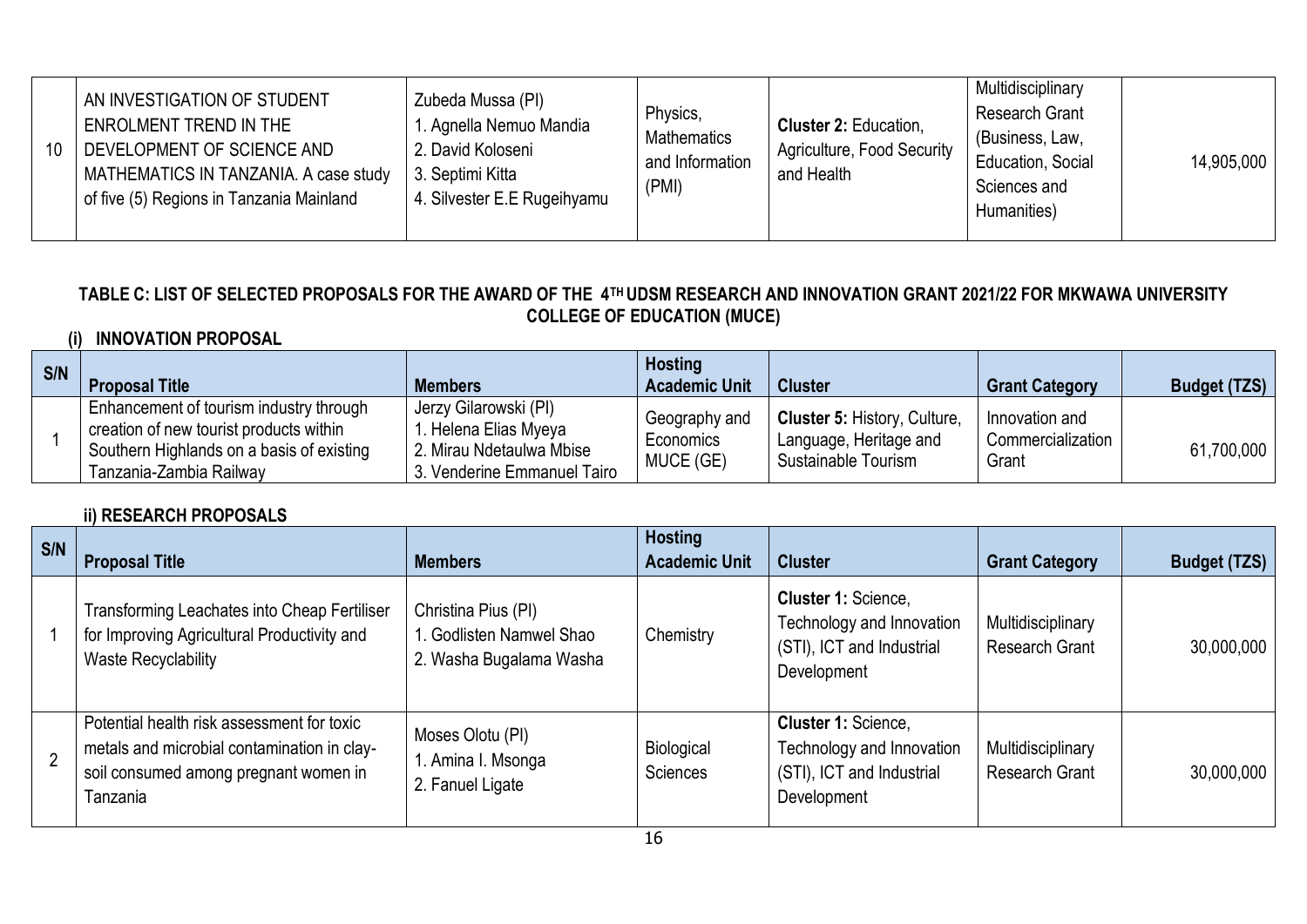| 3               | Assessment of Nutritional Composition in<br>Selected Herbs to Enhance their Utilization as<br><b>Food Supplements</b>                                                         | Elianaso Elimbinzi (PI)<br>1. Christina Fabian Pius<br>2. Fanuel Ligate<br>3. Godlisten Namwel Shao<br>4. Venderine Emmanuel Tairo | Languages and<br>Literature (LL)                                                                    | Cluster 1: Science,<br>Technology and Innovation<br>(STI), ICT and Industrial<br>Development | Multidisciplinary<br><b>Research Grant</b> | 25,000,000 |
|-----------------|-------------------------------------------------------------------------------------------------------------------------------------------------------------------------------|------------------------------------------------------------------------------------------------------------------------------------|-----------------------------------------------------------------------------------------------------|----------------------------------------------------------------------------------------------|--------------------------------------------|------------|
| $\overline{4}$  | Determination of utilization and degradation<br>threats on wild edible fruits in Miombo<br>woodlands of Uyui and Sikonge Districts in<br>Tabora region of Western Tanzania    | Michael Mgalula (PI)<br>1. Ms. Anasia Saria<br>2. Mirau Mbise                                                                      | <b>Cluster 6: Natural</b><br>Geography and<br>Resources, Environment<br>Economics<br>and Technology |                                                                                              | Multidisciplinary<br><b>Research Grant</b> | 30,000,000 |
| 5               | Transforming Ripe Brewing Banana Fruits into<br><b>Bioethanol Fuel</b>                                                                                                        | Lewis Mtashobya (PI)<br>1. Debora John Mahushi<br>2. Jovine Kamuhabwa<br>Emmanuel<br>3. Jonas Gervas                               | Chemistry                                                                                           | <b>Cluster 3: Governance,</b><br>Industrial Policy and<br><b>Cleaner Production</b>          |                                            | 29,920,000 |
| $6\phantom{1}6$ | <b>Investigating Sustainability of Community</b><br>Based Initiatives to Improve Maternal and<br>Child Health in Rural Tanzania: A Case of<br>Uturo Model in Mbarali District | Chakupewa Mpambije (PI)<br>1. David Manyerere<br>2. Helena Elias Myeya                                                             | Languages and<br>Literature (LL)                                                                    | Cluster 2: Education,<br>Agriculture, Food Security<br>and Health                            |                                            | 15,000,000 |
| $\overline{7}$  | Developing Critical Thinking Skills among<br>Secondary Schools Students in Tanzania<br>through Research Project Work                                                          | Selina Mkimbili (PI)<br>1. Jaquiline Moshi Amani                                                                                   | Educational<br>Psychology and<br>Curriculum<br><b>Studies</b><br>(EPCS_MUCE)                        | Cluster 2: Education,<br>Agriculture, Food Security<br>and Health                            | Multidisciplinary<br><b>Research Grant</b> | 15,000,000 |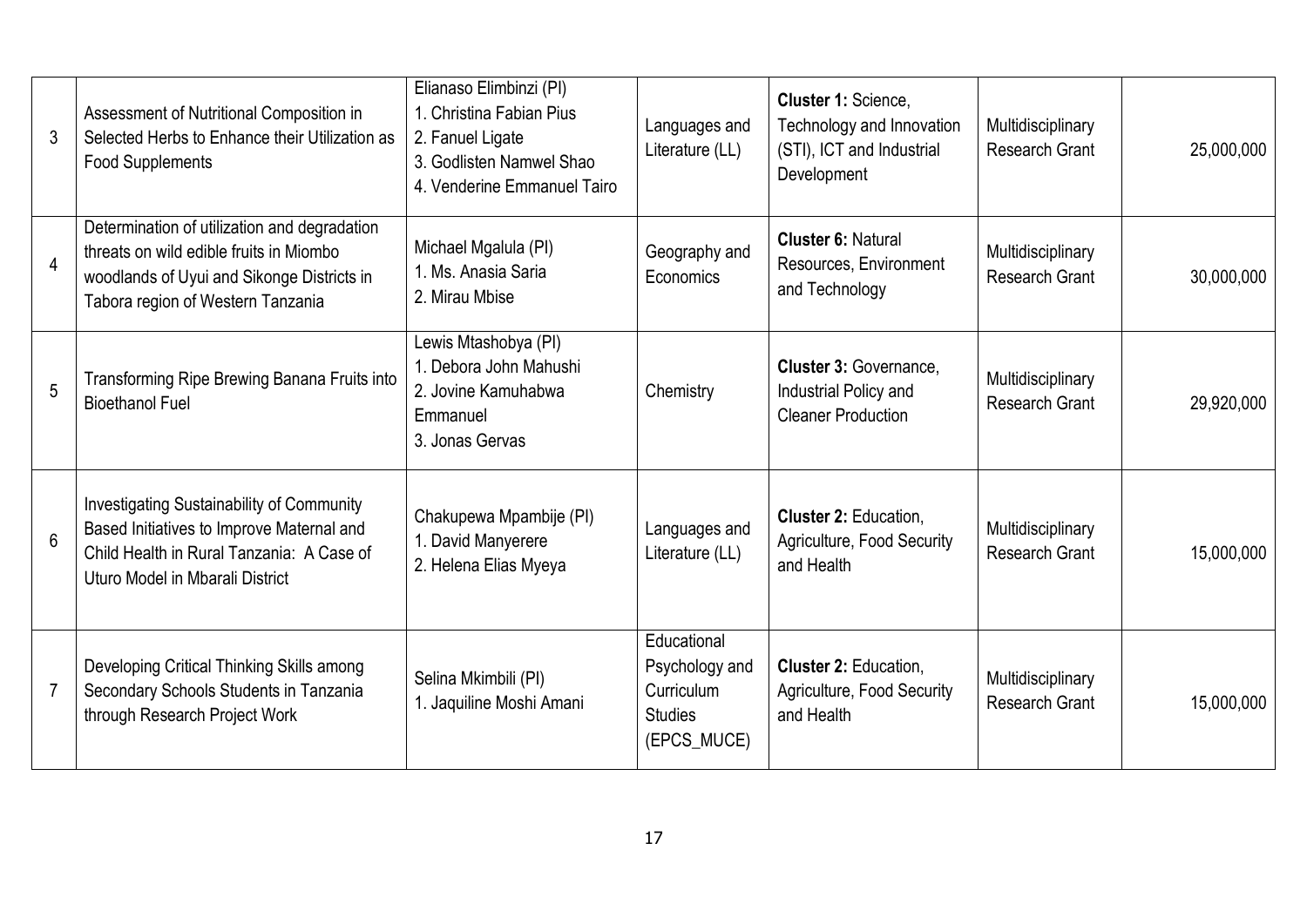| 8  | Inclusion of People with Disabilities in<br>Decision Making Organs in Tanzania: The<br>Case of Mara Region                    | Livini Tesha (PI)<br>1. Aneth William Kasebere<br>2. Michael Greyson Mgonja                                                                                                                               | Geography and<br>Economics                                                   | Cluster 4: Gender,<br>Professional Development,<br>Policy Development and<br>Policy Implementation              | Multidisciplinary<br><b>Research Grant</b> | 15,000,000 |
|----|-------------------------------------------------------------------------------------------------------------------------------|-----------------------------------------------------------------------------------------------------------------------------------------------------------------------------------------------------------|------------------------------------------------------------------------------|-----------------------------------------------------------------------------------------------------------------|--------------------------------------------|------------|
| 9  | <b>Enhancing Access to Pre-Primary Education</b><br>and Learning through a Culturally Responsive<br>Instruction               | Jaquiline Amani (PI)<br>1. Samsoni John Mgaiwa                                                                                                                                                            | Educational<br>Psychology and<br>Curriculum<br><b>Studies</b><br>(EPCS_MUCE) | Cluster 2: Education,<br>Multidisciplinary<br>Agriculture, Food Security<br><b>Research Grant</b><br>and Health |                                            | 15,000,000 |
| 10 | What Motivates and Demotivates College<br>Students' Reading Behavior: Implications for<br>Academic Achievement                | John Kalolo (PI)<br>1. Jaquiline Moshi Amani<br>2. Philpo Gwevu John<br>3. Selina Thomas Mkimbili                                                                                                         | Educational<br>Psychology and<br>Curriculum<br><b>Studies</b><br>(EPCS_MUCE) | Cluster 2: Education,<br>Multidisciplinary<br>Agriculture, Food Security<br><b>Research Grant</b><br>and Health |                                            | 15,000,000 |
| 11 | Diversifying Cultural Heritage Tourist Products<br>for Sustainable Rural Livelihood in Southern<br><b>Circuit of Tanzania</b> | David Manyerere (PI)<br>1. Shakila Halfani Mteti                                                                                                                                                          | History, Political<br>Science and<br>Development<br><b>Studies</b>           | Cluster 2: Education,<br>Agriculture, Food Security<br>and Health                                               |                                            | 15,000,000 |
| 12 | Enhancing teaching and learning of Swahili as<br>a foreign language through Open and<br>Distance Learning (ODL) platform      | Gervas Kawonga (PI)<br>1. Anselmina Shinyaka<br>2. Astelia Mihayo<br>3. Augustino Amos Kagwema<br>4. Edward Nsolo<br>5. F Kilowoko<br>6. Focas Aloyce Nchimbi<br>7. Jane Edward Massamu<br>8. Jeno Kidasi | Languages and<br>Literature (LL)                                             | Cluster 5: History, Culture,<br>Language, Heritage and<br>Sustainable Tourism                                   | Multidisciplinary<br><b>Research Grant</b> | 15,000,000 |